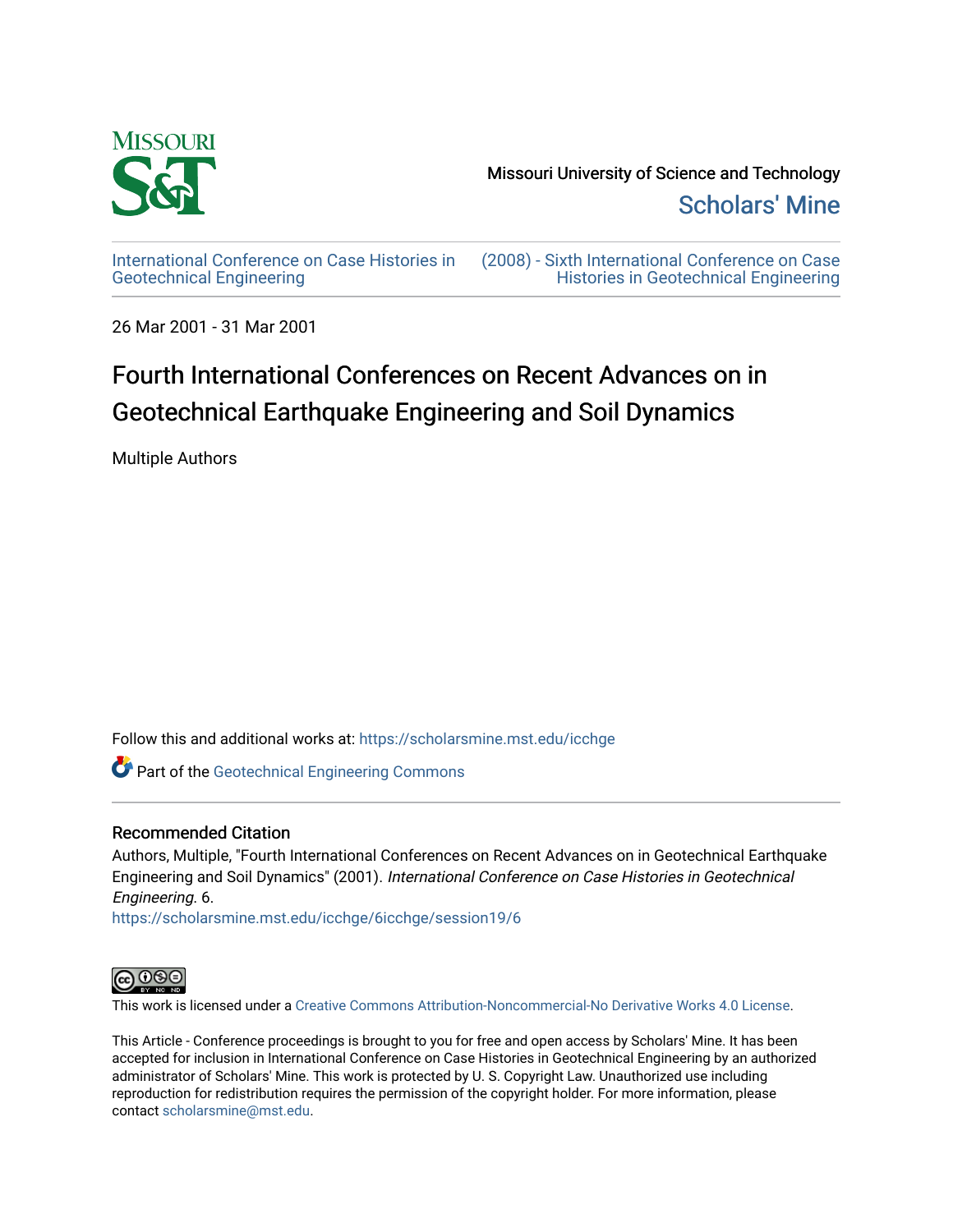

#### **FOURTH INTERNATIONAL CONFERENCE ON RECENT ADVANCES IN GEOTECHNICAL EARTHQUAKE ENGINEERING AND SOIL DYNAMICS SAN DIEGO, CALIFORNIA (USA) MARCH 26-31, 2001 INCLUDING SYMPOSIUM IN HONOR OF PROFESSOR W.D. LIAM FINN MARCH 29, 2001**

## **Table of Contents**

| <b>Opening Ceremonies</b><br>SOAP Speakers and Special Presentations<br>Finn Symposium<br>Speakers and Participants From Around the World<br>Sessions in Progress<br>Posters<br>Conference Lunches<br>Conference Banquet<br><b>Short Course</b><br>Prakash Award<br><b>Staff and Volunteers</b> |
|-------------------------------------------------------------------------------------------------------------------------------------------------------------------------------------------------------------------------------------------------------------------------------------------------|
|                                                                                                                                                                                                                                                                                                 |
|                                                                                                                                                                                                                                                                                                 |
|                                                                                                                                                                                                                                                                                                 |
|                                                                                                                                                                                                                                                                                                 |
|                                                                                                                                                                                                                                                                                                 |
|                                                                                                                                                                                                                                                                                                 |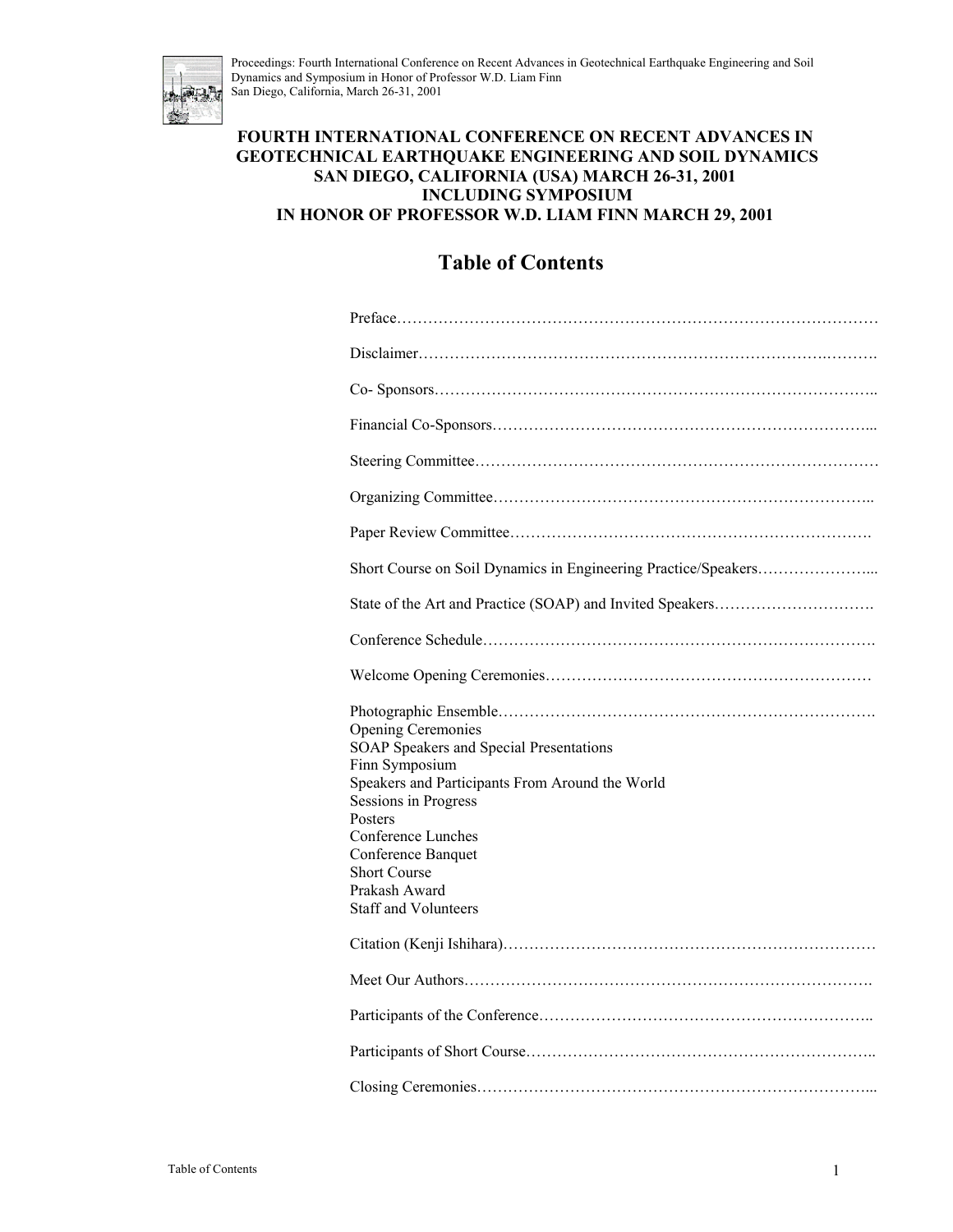

General Reports……………………………………………………………………….

| Kenji Ishihara<br>H. Tsuchiya Y. Huang<br>K. Kamada<br>(Japan)   | <b>Keynote Lecture</b><br>Recent Studies on Liquefaction Resistance of Sand-Effect of Saturation                                              |
|------------------------------------------------------------------|-----------------------------------------------------------------------------------------------------------------------------------------------|
| Ralph B. Peck<br>(USA)                                           | <b>VERY SPECIAL LECTURE</b><br>(See W.D. Liam Finn Symposium)                                                                                 |
|                                                                  | STATE OF THE ART AND PRACTICE (SOAP) LECTURES                                                                                                 |
| W.D. Liam Finn<br>(Japan)<br>T. Thavaraj<br>(Canada)             | Deep Foundations in Liquefiable Soils: Case Histories, Centrifuge Tests and Methods<br>of Analysis. SOAP-1                                    |
| George Gazetas<br>(Greece)<br>George Mylonakis<br>(USA)          | Soil-Structure Interaction Effects on Elastic and Inelastic Structures. SOAP-2<br>(See W.D. Liam Finn Symposium)                              |
| Ricardo Dobry<br>Tarek Abdoun<br>(USA)                           | Recent Studies on Seismic Centrifuge Modeling of Liquefaction and its Effect on Deep<br>Foundations. SOAP-3<br>(See W.D. Liam Finn Symposium) |
| Susumu Iai<br>(Japan)                                            | Recent Studies on Seismic Analysis and Design of Retaining Structures. SOAP-4                                                                 |
| D.N.D. Hartford<br>(Canada)                                      | Risk Analysis in Geotechnical and Earthquake Engineering<br>State-of-the-Art Practice for Embankment Dams. SOAP-5                             |
| Ahmed Elgamal<br>Tao Lai<br>Zhaohui Yang<br>Liangcai He<br>(USA) | Dynamic Soil Properties, Seismic Downhole Arrays and Applications in Practice.<br>SOAP-6                                                      |
| I.M. Idriss<br>(USA)<br>**Not received                           | Ground Motion Amplification/Attenuation and Design Motions. SOAP-7**<br>(See W.D. Liam Finn Symposium)                                        |
| Farrokh Nadim<br>(Norway)                                        | Marine Geotechnics. SOAP-8                                                                                                                    |
| Tom O'Rouke<br>(USA)<br>***Withdrawn                             | Recent Advances in LifeLine Earthquake Engineering and Practices. SOAP-9 ***                                                                  |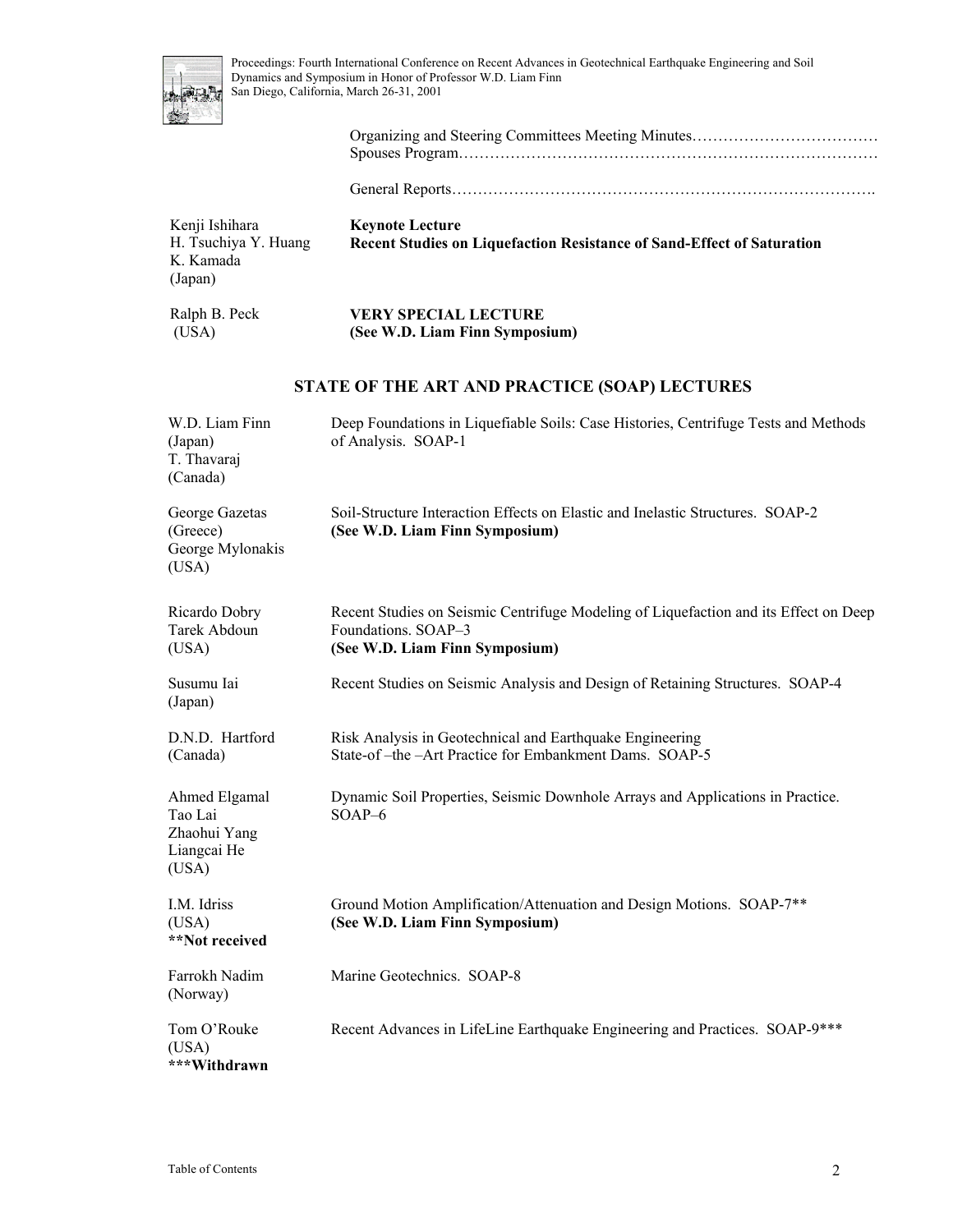

Recent Advances in-Situ Dynamic Soil Property Measurements and Practical

(USA) **\*\*Not received**  Application. SOAP–10\*\* Ed Kavazanjian, Jr. Neven Matasovic  $(IISA)$ Seismic Design of Mixed and Hazardous Waste Landfills. SOAP–11 **SPECIAL LECTURES**  R. Scott Steedman  $(UK)$ Michael Sharp (USA) Liquefaction of Deep Saturated Sands Under High Effective Confining Stress. SPL-1 Raymond Seed R.E.S. Moss A.M. Kammerer J.Wu J.M. Pestana M.F. Reimer (USA) K.O. Cetin (Turkey) Recent Advances in Soil Liquefaction Engineering and Seismic Site Response Evaluation. SPL-2 Kyle M. Rollins Scott A. Ashford J. Dusty Lane (USA) Full-Scale Lateral Load Testing of Deep Foundations Using Blast-Induced Liquefaction. SPL-3 Pedro Simao Seco e Pinto (Portugal) Dam Engineering-Earthquake Analysis. SPL-4 Ezio Faccioli Roberto Paolucci (Italy) Guillermo Vivero (Spain) Investigation of Seismic Soil-Footing Interaction by Large Scale Tests and Analytical Models. SPL-5 **(See W.D. Liam Finn Symposium)** C.J. Roblee J.P. Bardet R. L. Nigbor R. Pyke J. Schneider W. Silva K.H. Stokoe J. Swift S. Vahdani M. Vucetic (USA) ROSRINE: Project Overview and Initial Findings. SPL-6\*\*

**\*\*Not received**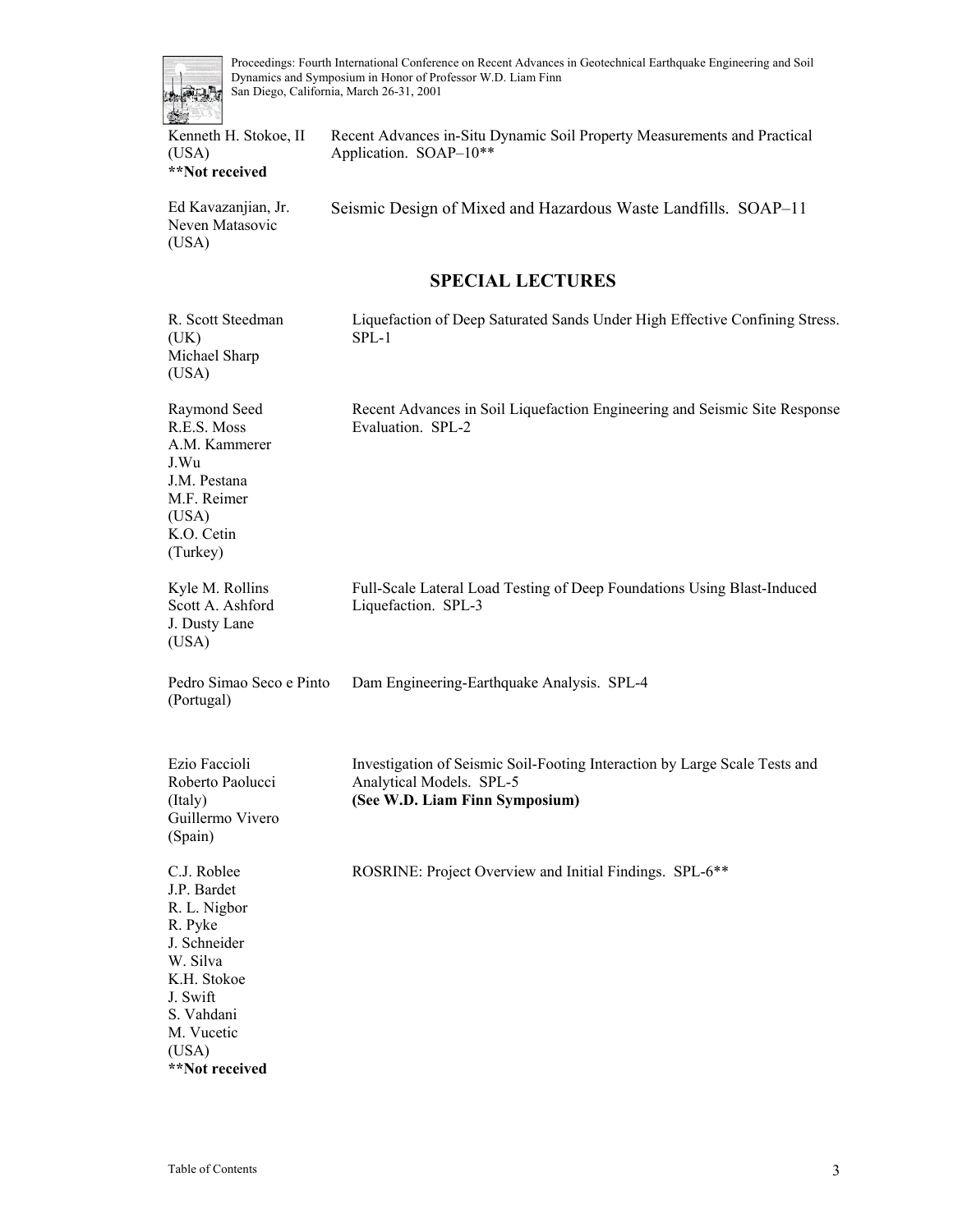

T.S. Ueng M.L. Lin M.H. Chen (China)

**\*\*Not received** 

Some Geotechnical Aspects of 1999 Chi-Chi, Taiwan Earthquake. SPL–10.1

| Atilla Ansal<br>(Turkey)<br>***Withdrawn             | Geotechnical Aspects of Turkey Earthquakes. SPL-10. 2***                                                 |
|------------------------------------------------------|----------------------------------------------------------------------------------------------------------|
| George D.Bouckovalas<br>George Kouretzis<br>(Greece) | Review of Soil and Topography Effects in the September 7, 1999 Athens<br>(Greece) Earthquake. $SPL-10.3$ |
| Jogeshwar P. Singh<br>(India)                        | Geotechnical Aspects of (India) Bhuj Earthquake of January 26, 2001. SPL-10.4**                          |

### **SYMPOSIUM IN HONOR OF PROFESSOR W.D. LIAM FINN**

| Shamsher Prakash      | On life of Professor W.D. Liam Finn                                                                                                                                              |
|-----------------------|----------------------------------------------------------------------------------------------------------------------------------------------------------------------------------|
| (USA)                 | (Oral presentation only)                                                                                                                                                         |
| Ricardo Dobry         | Contributions on Liquefaction by Professor W.D. Liam Fin                                                                                                                         |
| (USA)                 | (Oral presentation only)                                                                                                                                                         |
| <b>George Gazetas</b> | Contributions on Dynamic SS1 by Professor W.D. Liam Finn                                                                                                                         |
| (Greece)              | (Oral presentation only)                                                                                                                                                         |
| I.M. Idriss           | Contributions on Earth Dams by Professor W. D. Liam Finn                                                                                                                         |
| (USA)                 | (Oral presentation only)                                                                                                                                                         |
| W.D. Liam Finn        | Final comments and conclusion                                                                                                                                                    |
| (Japan)               | (Oral presentation only)                                                                                                                                                         |
|                       | <b>TECHNICAL SYMPOSIUM</b>                                                                                                                                                       |
|                       | <b>Ralph B. Peck, Albuquerque, NM (USA)</b> Oral presentation only<br>What Do We Really Know About Rehabilitation of Old Dams?                                                   |
|                       | Ricardo Dobry, Rensselaer Polytechnic Inst., Troy, NY (USA)<br>Recent Studies on Seismic Centrifuge Modeling of<br>Liquefaction and its effects on Deep Foundations $(SOAP - 3)$ |

**George Gazetas, National Technical University (GREECE)** *Soil-Structure Interaction Effects on Elastic and Inelastic Structures (SOAP-2)* 

**I.M. Idriss, University of California, Davis, CA (USA)** *Ground Motion Amplification/Attenuation and Design*  Motions (SOAP 7**)**\*\* **Not received**

**Cliff J. Roblee - Caltrans, Sacramento, CA (USA)** *ROSRINE: Project Overview and Initial Findings (SPL-6)\****\*Not received**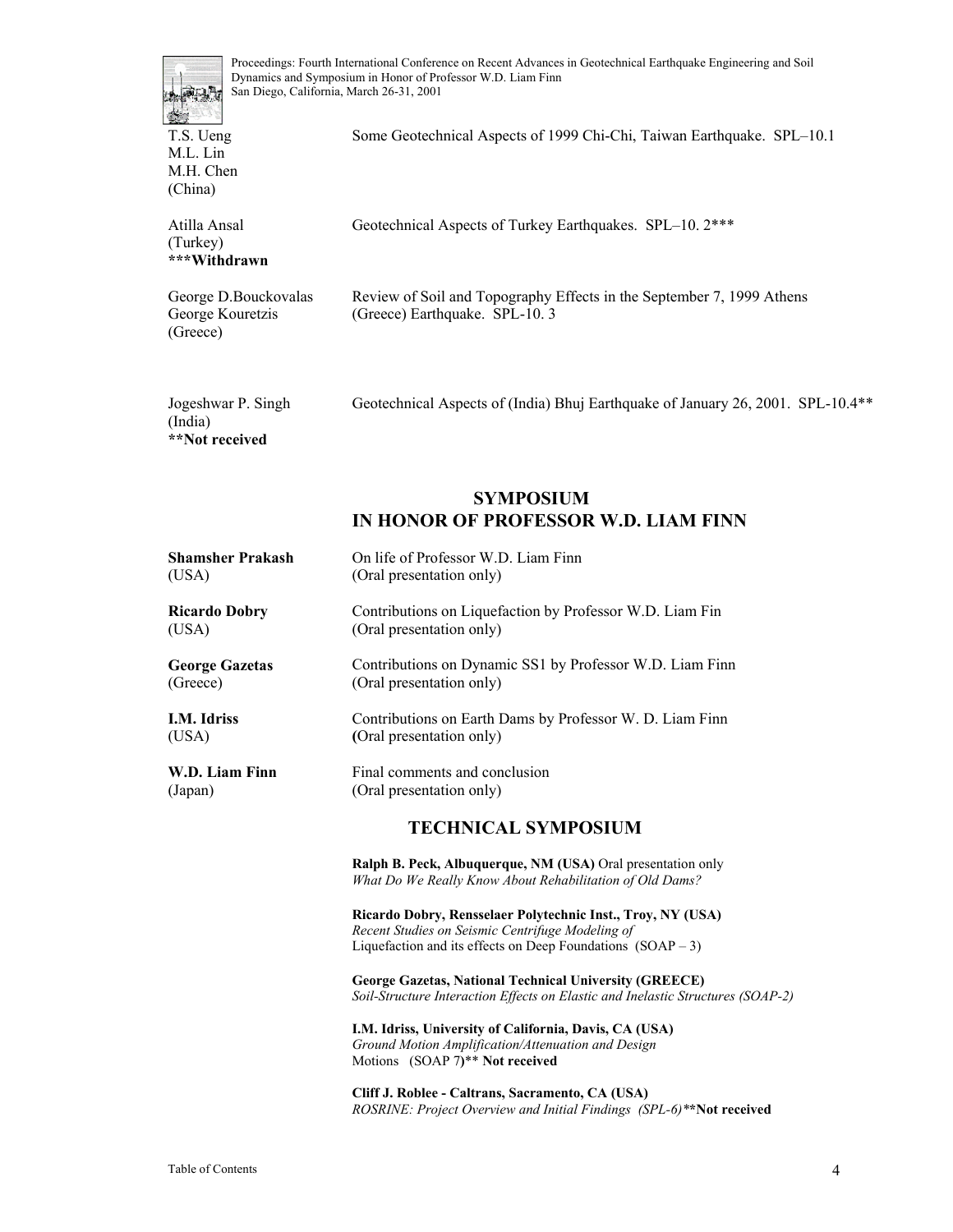

#### **Ezio Faccioli, Politecnico Di Milano, (Italy)**

*Investigation of Seismic Soil-Footing Interaction by Large Scale Cyclic Tests and Analytical Models (SPL – 5)* 

#### **SESSION 1**

### **"Dynamic Properties for Soils, Engineering Soil Parameters and Constitutive Relations, New Field and Laboratory Methods and Results."**

| Jiang Li<br>(USA)                                                                 | Soil Viscous Behavior in Response to Torsional Cyclic Loading. 1.01                                            |
|-----------------------------------------------------------------------------------|----------------------------------------------------------------------------------------------------------------|
| Akihiko Uchida<br>Munenori Hatanaka<br>Yuji Taya<br>(Japan)                       | Effect of Anisotropy on Drained and Undrained Shear Behavior of IN-SITU Sandy<br>Soils. 1.03                   |
| Junichi Koseki<br>Daisuke Itakura<br>Sadahiro Kawakami<br>Takeshi Sato<br>(Japan) | Cyclic Torsional Shear Tests on Liquefaction Resistance of Sands Under Low<br>Confining Stress. 1.04           |
| Huang Yu<br>Ye Weimin<br>Tang Yiqun<br>Chen Zhuchang<br>(China)                   | Seismic Response Calculation of Saturated Soft Soil. 1.05                                                      |
| S. Yimsiri<br>(Thailand)<br>K. Soga<br>(UK)                                       | Effects of Soil Fabric on Undrained Behavior of Sands. 1.06                                                    |
| Rajendram Arulnathan<br>Ross W. Boulanger<br>I.M. Idriss<br>(USA)                 | Site Response of Organic Soils. 1.07                                                                           |
| A. Modaressi<br>F. Lopez-Caballero<br>(France)                                    | Global Methodologie for Soil Behavior Identification and its Application to the Study<br>of Site Effects. 1.08 |
| Mark Vakher<br>(USA)                                                              | Dynamic Loading-Deformation Performance of Peat Soil under Large Concrete Plates.<br>1.09                      |
| Zhangming Li<br>Mengdong Li<br>Qiang Feng<br>(China)                              | Dynamic Response of Mud in the Field Soil Improvement with Dynamic Drainage<br>Consolidation. 1.10             |
| Antonio Cavallaro<br>Michele Maugeri<br>Rosalia Mazzarella<br>(Italy)             | Static and Dynamic Properties of Leighton Buzzard Sand from Laboratory Tests. 1.13                             |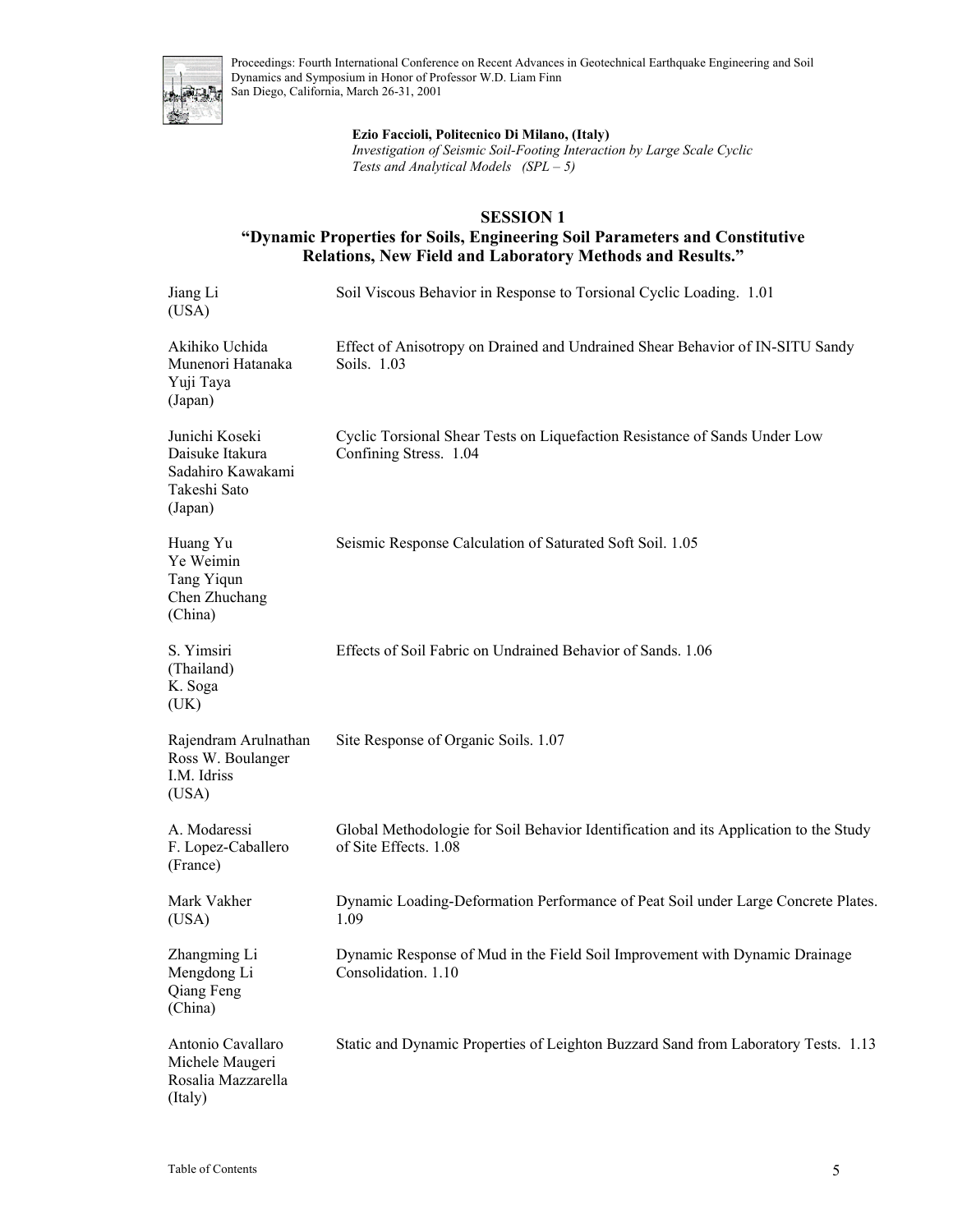

| Sebastiano Foti<br>Renato Lancellotta<br>Luigi Sambuelli<br>Laura V.Socco<br>(Italy)                      | Application of FK Analysis of Surface Waves for Geotechnical Characterization. 1.14                                                                                                                               |
|-----------------------------------------------------------------------------------------------------------|-------------------------------------------------------------------------------------------------------------------------------------------------------------------------------------------------------------------|
| Wanda Henke<br>Robert Henke<br>(USA)                                                                      | Automated Analysis Procedure for Interpreting Results from Impulse Shear Tests.<br>1.15                                                                                                                           |
| Habib Shahnazari<br>Ikou Towhata<br>(Japan)                                                               | Prediction of Volumetric Strain for Sand under Cyclic Loading. 1.16                                                                                                                                               |
| Hrachya Abrahamyan<br>(Armenia)                                                                           | Comparison of Frequency Spectra for Micotremors, After Shocks ( $M=2.5-4.7$ ) and the<br>Main Shock of the Spitak Earthquake Obtained on Massive Lake-River Formations in<br>the Region of Giumry (Armenia). 1.17 |
| Anna d'Onofrio<br>Francesco Silvestri<br>(Italy)                                                          | Influence of Micro-Structure on Small-Strain Stiffness and Damping of Fine Grained<br>Soil and Effects on Local Site Response. 1.19                                                                               |
| A.M. Kammerer<br>J. Wu<br>M. Riemer<br>J.M. Pestana<br>R.B. Seed<br>(USA)                                 | Use of Cyclic Simple Shear Testing in Evaluation of the Deformation Potential of<br>Liquefiable Soils. 1.20                                                                                                       |
| Dugkeun Park<br>(Korea)<br>Harry E. Stewart<br>(USA)                                                      | Suggestion of Empirical Equations for Damping Ratio of Plastic and<br>Non-Plastic Soils Based on the Previous Studies. 1.21                                                                                       |
| Antonio G. Correia<br>Jaime A. Santos<br>(Portugal)<br>Jose Maria C. Barros<br>Sussumu Niyama<br>(Brazil) | An Approach to Predict Shear Modulus of Soils in the Range of 10 <sup>-6</sup> to 10 <sup>-2</sup> Strain<br>Levels. 1.22                                                                                         |
| X.J. Zhang<br>M.S. Aggour<br>(USA)                                                                        | Dynamic Young's Modulus and Axial Strain Relationships. 1.24                                                                                                                                                      |
| Tsuyoshi Asonuma<br>Seiichi Miura<br>Munetaka Mae<br>(Japan)                                              | Evaluation of Deformation-Strength Properties of Volconic Soils by Laboratory and<br>In-Situ Testings. 1.27                                                                                                       |
| Marcel V. Sincraian<br>Carlos S. Oliveira<br>J.V. Lemos<br>(Portugal)                                     | The Influence of Lateral Faults in the Nonlinear Analysis in an Alluvionar Valley.<br>1.28                                                                                                                        |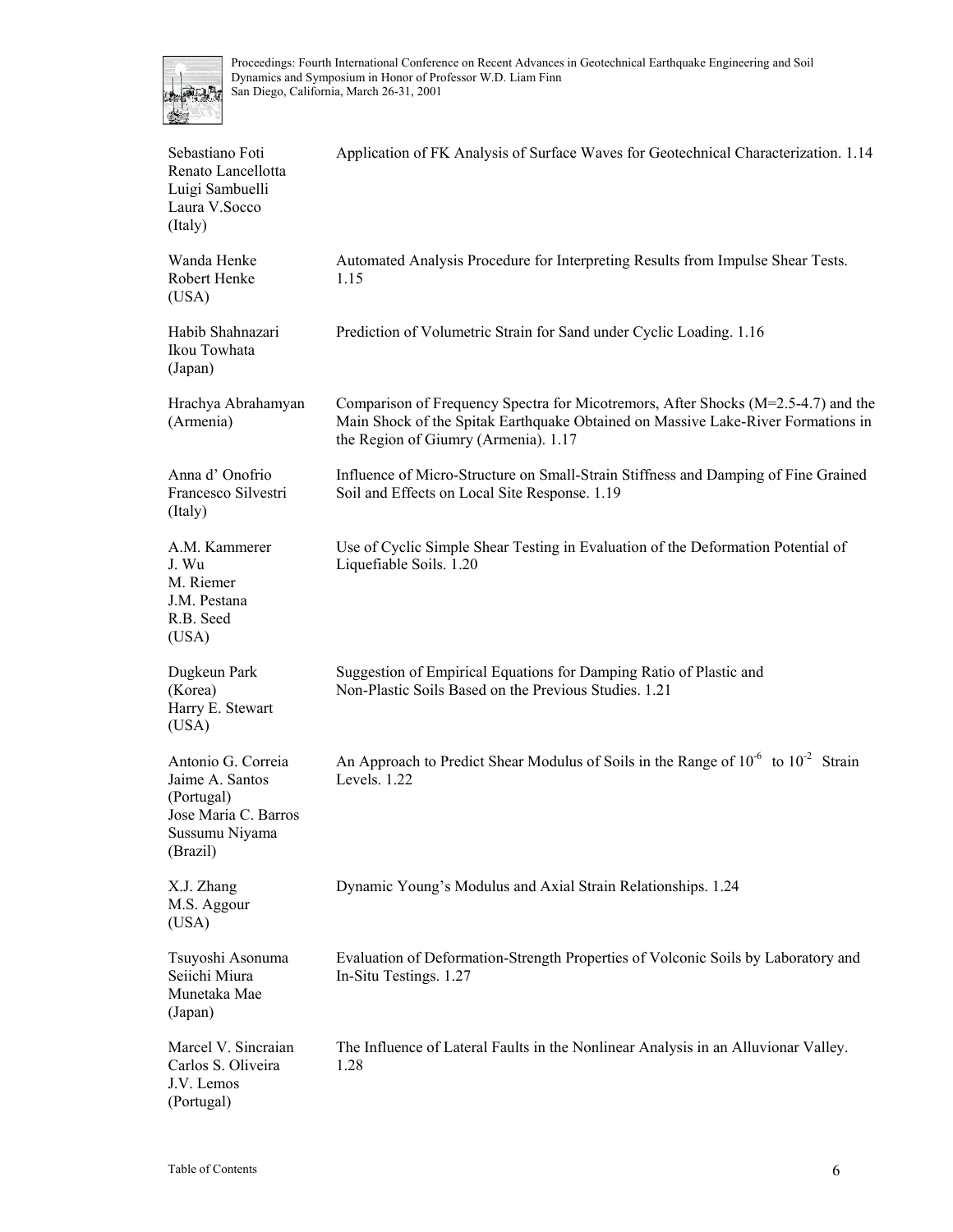

| Jean-Marie Fleureau<br>E. Dufour-Laridan<br>(France)<br>Antonio Gomes Correia<br>(Portugal)   | Influence of Compaction and Loading Conditions of the Dynamic Properties of a Silty<br>Sand. 1.30                                                          |
|-----------------------------------------------------------------------------------------------|------------------------------------------------------------------------------------------------------------------------------------------------------------|
| Chang Tzyy-Shiou<br>(China)<br>Vedula V. RamaKumar<br>Chang Kuo-Ping<br>(USA)                 | Improvement of Static and Dynamic Properties of Soft Clay Using High Pressure Jet<br>Grout. 1.31                                                           |
| Manuel R. Villarraga<br>(Colombia)                                                            | Dynamic Behavior of Tropical Soils from Medellin, Colombia. 1.32                                                                                           |
| Carmine Polito<br>(USA)                                                                       | Plasticity Based Liquefaction Criteria. 1.33                                                                                                               |
| S. Thevanayagam<br>J. Liang<br>(USA)                                                          | Shear Wave Velocity Relations for Silty and Gravely Soils. 1.36                                                                                            |
| Michael F.Riemer<br>Carlton Grizzle<br>Osama Safaqah<br>(USA)                                 | Measurement of Dynamic Properties of Clay Using the Downhole Freestanding Shear<br>Device. 1.38                                                            |
| J. Abraham Diaz-<br>Rodriguez<br>Pedro Moreno-<br>Carrizales<br>Luis Lopez-Flores<br>(Mexico) | A Study of Soil Microstructure Using Bender Element Tests. 1.39                                                                                            |
| Minh-Phong Luong<br>(France)                                                                  | Infrared Thermography of Dissipation in Soil. 1.41                                                                                                         |
| M. Zoghi<br>(USA)                                                                             | Degradation Characteristics of Clay-Shale Samples Under Cyclic Loading. 1.44                                                                               |
| Bartlomiej Grolewski<br>Xiangwu Zeng<br>(USA)                                                 | Measurement of $G_{\text{max}}$ and $K_o$ of Saturated Clay Using Bender Elements. 1.47                                                                    |
| Victor M. Taboada-<br>Urtuzuastegui<br>Miguel P. Romo<br>(Mexico)                             | An Experimental Study to Assess the Shear Modulus Degradation by Fatigue of<br>Mexico City Clay. 1.49                                                      |
| V. S. Pillai<br>(Canada)<br><b>B.</b> Muhunthan<br>(USA)                                      | A Review of the Influence of Initial Static Shear $(K_a)$ and Confining Stress $(K_a)$ On<br>Failure Mechanisms and Earthquake Liquefaction of Soils. 1.51 |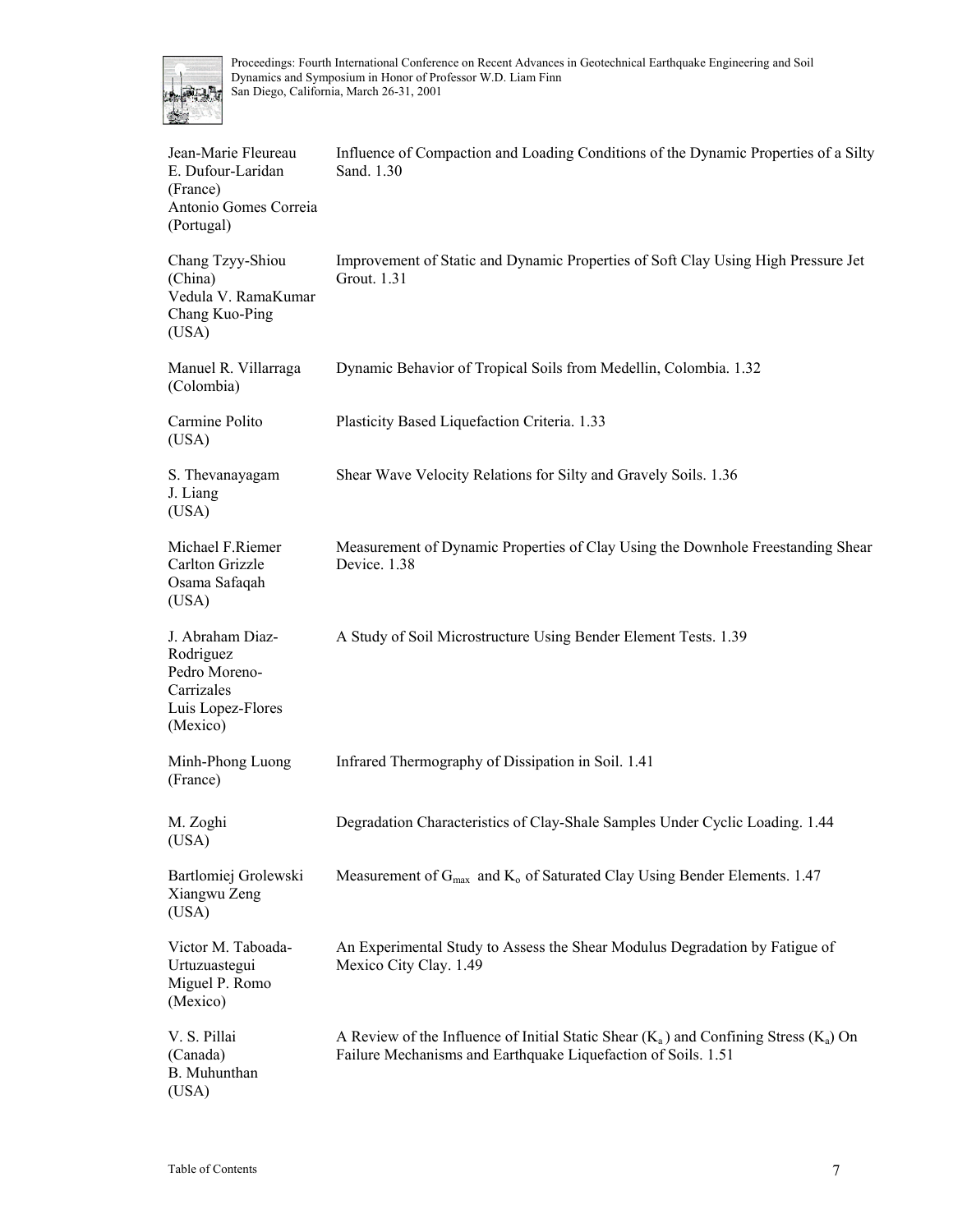

| 수준수 아이들<br>J.F. Vanden Berghe<br>Alain Holeyman<br>(Belgium)<br>Rune Dyvik<br>(Norway)        | Comparison and Modeling of Sand Behavior Under Cyclic Direct Simple Shear And<br>Cyclic Triaxial Testing. 1.52 |
|-----------------------------------------------------------------------------------------------|----------------------------------------------------------------------------------------------------------------|
| S. Anand<br>E. C. Leong<br>H. K. Cheong<br>(Singapore)                                        | Measurement of Shear Modulus Profile Using a Continuous Surface Wave<br>Measurement System. 1.53               |
| Takeo Moriwaki<br>Eiji Okumiya<br>Masami Saitoh<br>(Japan)                                    | Volumetric and Shear Deformation of a Saturated Clay under Cyclic Loading. 1.55                                |
| Kiyoshi Kokeguchi<br>Atsushi Shimokawa<br>Jun Kohchi<br>Ikuo Towhata<br>(Japan)               | Post-Liquefaction Torsion Shear Tests on Sand With Various Strain Rates. 1.56                                  |
| Shun-ichi Sawada<br>Ryouichi Sakuraba<br>Naoki Ohmukai<br>Takeko Mikami<br>(Japan)            | Effect of K <sub>o</sub> on Liquefaction Strength of Silty Sand. 1.57                                          |
| Ellen M. Rathje<br>Ryan D. Phillips<br>Wen-Jong Chang<br>Kenneth H. Stokoe, II<br>(USA)       | Evaluating Nonlinear Soil Response In Situ. 1.61                                                               |
| Yasushi Sasaki<br>Jun Ohbayashi<br>Yoshiaki Ogata<br>(Japan)                                  | Compressibility of Liquefied Sand. 1.62                                                                        |
| O. Flores C.<br>M.P. Romo O.<br>(Mexico)                                                      | Dynamic Behavior of Tailings. 1.64                                                                             |
| David Stevens<br>Dan Wilson<br><b>Bruce Kutter</b><br>Byoungill Kim<br>Ahmed Elgamal<br>(USA) | Centrifuge Model Tests to Identify Dynamic Properties of Dense Sand for<br>Site Response Calculations. 1.66    |
| Ahmed Elgamal<br>Tao Lai<br>Dan Wilson<br><b>Bruce Kutter</b><br>(USA)                        | Identification of Small Strain Dynamic Properties of Dense Sand. 1.67                                          |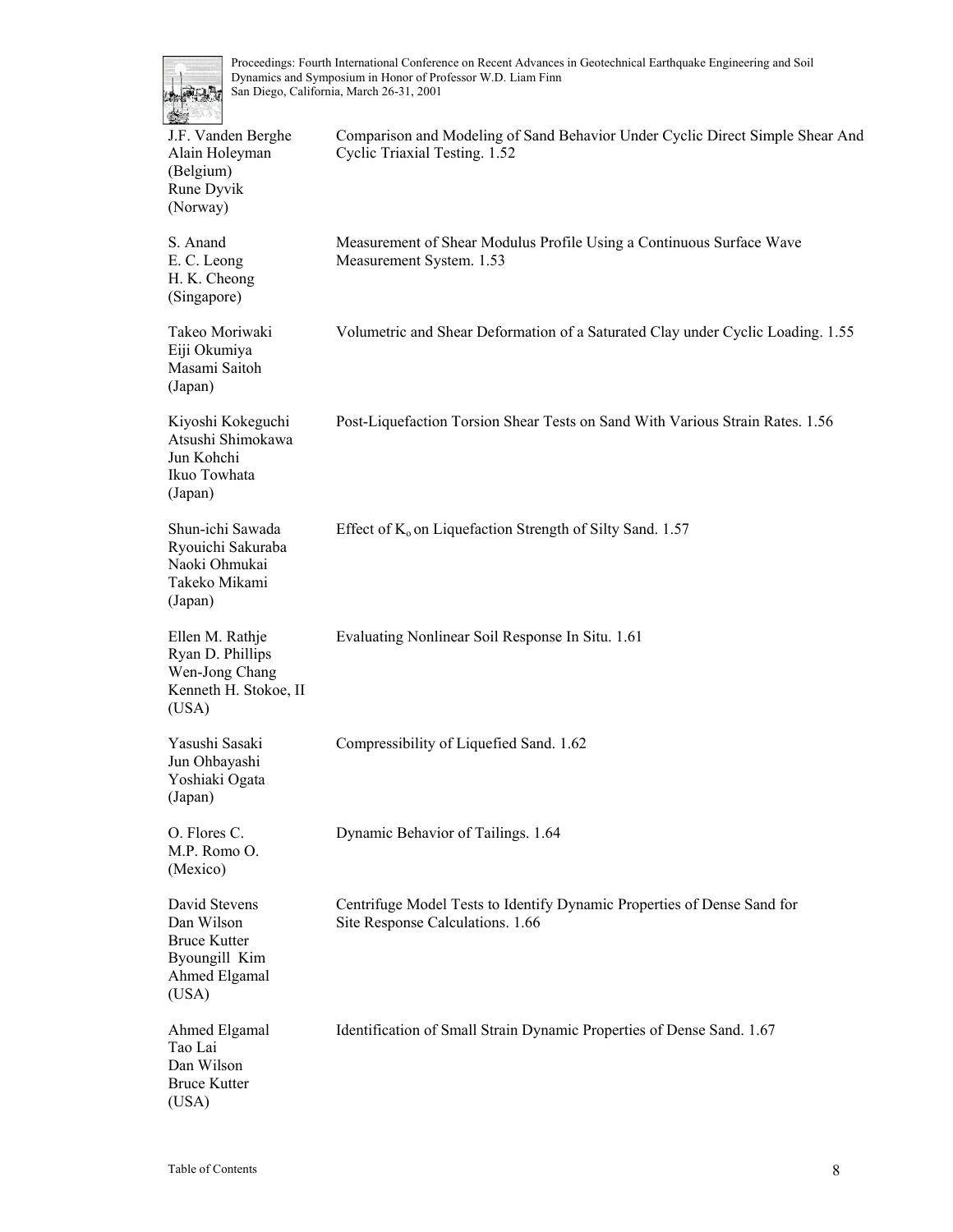

Osamu Ozutsumi Susumu Iai (Japan) Adjustment Method of the Hysteresis Damping for Multiple Shear Spring Model. 1.68

| Karen T. Marosi<br>Dennis R. Hiltunen<br>(USA)                     | Systematic Protocol for SASW Inversion. 1.71                                                                                                                                                           |
|--------------------------------------------------------------------|--------------------------------------------------------------------------------------------------------------------------------------------------------------------------------------------------------|
| B.E. Khusanov<br>(Uzbekistan)                                      | Determination of the Zone of Destruction of Soil and Rock Mass at Explosive Loads.<br>1.73                                                                                                             |
| A.R. Santhakumar<br>Arvind K. Verma<br>Appo Rao<br>(India)         | Dynamic Behavior of Geogrid-Reinforced Soil. 1.74                                                                                                                                                      |
|                                                                    | <b>SESSION 2</b><br>"Wave Propagation, Engineering Vibrations and Solutions,<br><b>Vibrations of Machine Foundations, Blast, Traffic and</b><br><b>Construction Vibrations, Vibration Absorption."</b> |
| Yukihiko Kani<br>Kiyoshi Hayakawa<br>Noriyuki Matsubara<br>(Japan) | A Few Considerations about the Property of Ground Vibration Generated by Pile Driving<br>and Its Isolation Methods. 2.01                                                                               |
| D.K. Baidya<br>G. Muralikrishna                                    | Natural Frequency of Vibrating Foundations on Layered Soil System-An Experimental<br>Investigation. 2.02                                                                                               |

C.L. Ramshaw A. R. Selby P. Bettess (United Kingdom)

(India)

J.L. Pan A.R. Selby Investigation. 2.02

Ground Waves Generated by Pile Driving, and Structural Interaction. 2.08

(United Kingdom) Analysis of Dynamic Compaction of Loose Soils Under Impact Loads. 2.09 Amir M. Halabian M. Hesham El Naggar (Canada) Probabilistic Analysis of Wind Response of Tall Structures Supported by Flexible Foundations. 2.10 Raj V. Siddharthan Mohey El-Mously (USA) Estimation of Ground-Borne Vibrations from Moving Trucks. 2.11 Dong-Soo Kim Jin-Sun Lee Site Response Analysis Using Forced-Vibration Tests on Hydraulic-Filled Soil Deposit. 2.16

(Korea)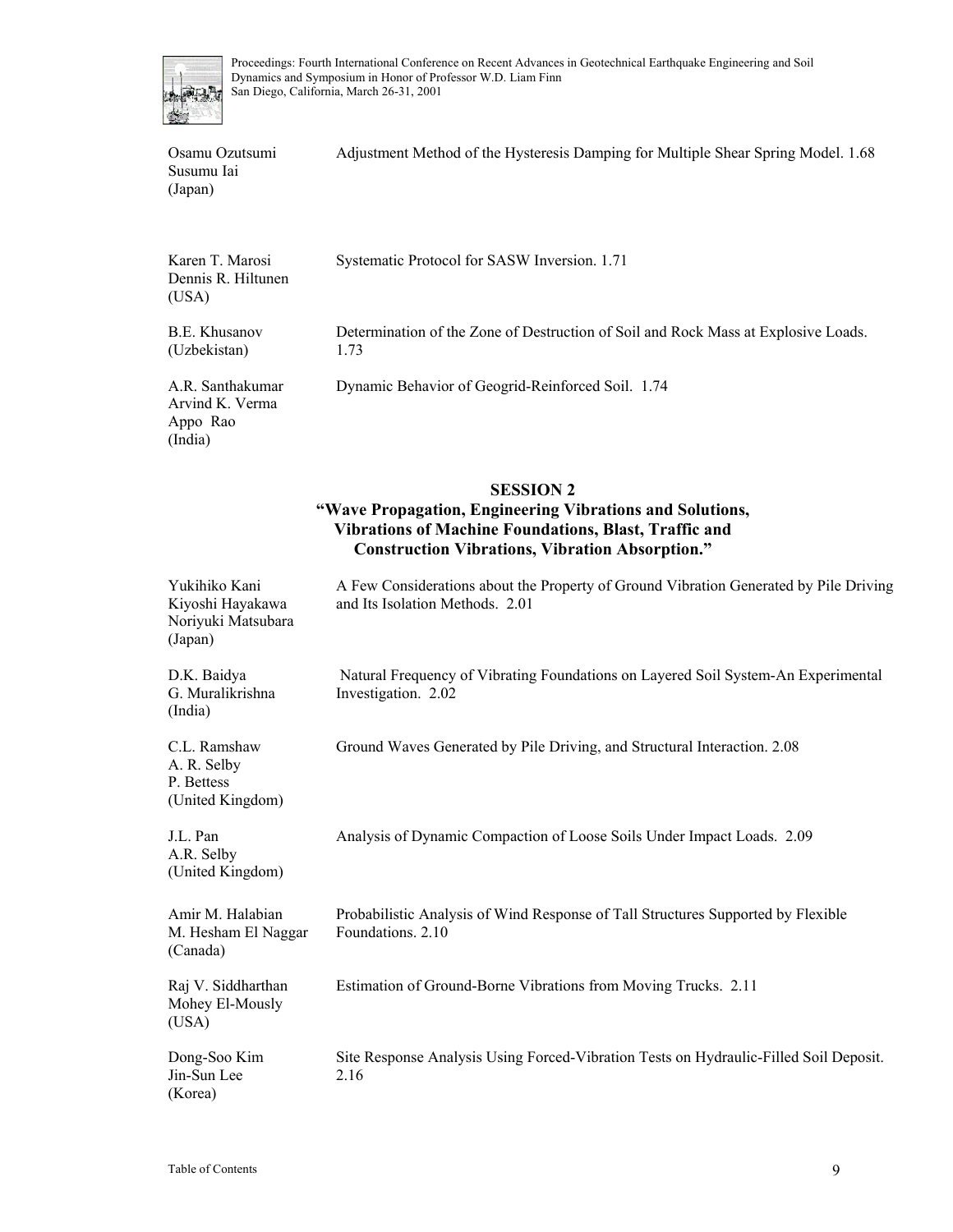

| Bang-Woong Shin<br>Woo-Seok Bae<br>Jong-Kyu Lee<br>Byung-Chul An<br>(Korea)                   | A Case Study on Safe Blast Design with Vibration Analysis. 2.17                                                            |
|-----------------------------------------------------------------------------------------------|----------------------------------------------------------------------------------------------------------------------------|
| Dong-Soo Kim<br>Yun-Wook Choo<br>(Korea)                                                      | Deformation Characteristics of Hydraulic-Filled Cohesionless Soils in Korea. 2.20                                          |
| G. Lombaert<br>G. Degrande<br>(Belgium)                                                       | The Modelling of Free Field Traffic Induced Vibrations by Means of a Dynamic Soil-<br>Structure Interaction Approach. 2.21 |
| H. Meissner<br>A. Becker<br>(Germany)                                                         | Numerical Study on the Behavior of Structures in the Near-Field of Sheet-Pile Driving<br>Work. 2.22                        |
| Michael L. Rucker<br>Otto C. Holmquist<br>(USA)                                               | Simple Power-Law Characterization of Transient Ground-Borne Vibrations. 2.23                                               |
| Stavros A. Savidis<br>Stefan Bergmann<br>Christopher Bode<br>Reinhold Hirschauer<br>(Germany) | Dynamic Interaction Between Rail track Systems and the Layered Subsoil-Solutions in<br>the Frequency-and Time Domain. 2.24 |
| Shen Zhenzhong<br>Xu Zhiying<br>(China)                                                       | Vertical Earthquake Response Analysis of Xiaolangdi Earth-Rock Dam With 3-D Shear<br>Wedge Model. 2.26                     |
| Nenad Gucunski<br>Ali Maher<br>(USA)                                                          | Surface Waves in Evaluation of Damping in Layered Systems. 2.28                                                            |
| Miguel A. Pando<br>C. Guney Olgun<br>James R. Martin II<br>(USA)                              | Liquefaction Potential of Railway Embankments. 2.29                                                                        |
| Vijay K. Puri<br>Braja M. Das<br>(USA)                                                        | Vertical Vibrations of Block Foundations. 2.31                                                                             |
| M. Hesham El Naggar<br>Bruce F. Sparling<br>(Canada)                                          | Vibration of Synchrotron Foundation Due to Ground-Transmitted Excitation.<br>2.32                                          |
| Mark R. Svinkin<br>(USA)                                                                      | Natural Frequency of Vertical Foundation Vibrations Evaluated from In-Situ Impact Test.<br>2.33                            |
| M. Kamal Uddin<br>(Bangladesh)                                                                | Response of Circular Foundation Subjected to Dynamic Forces in Sandy Soils. 2.34                                           |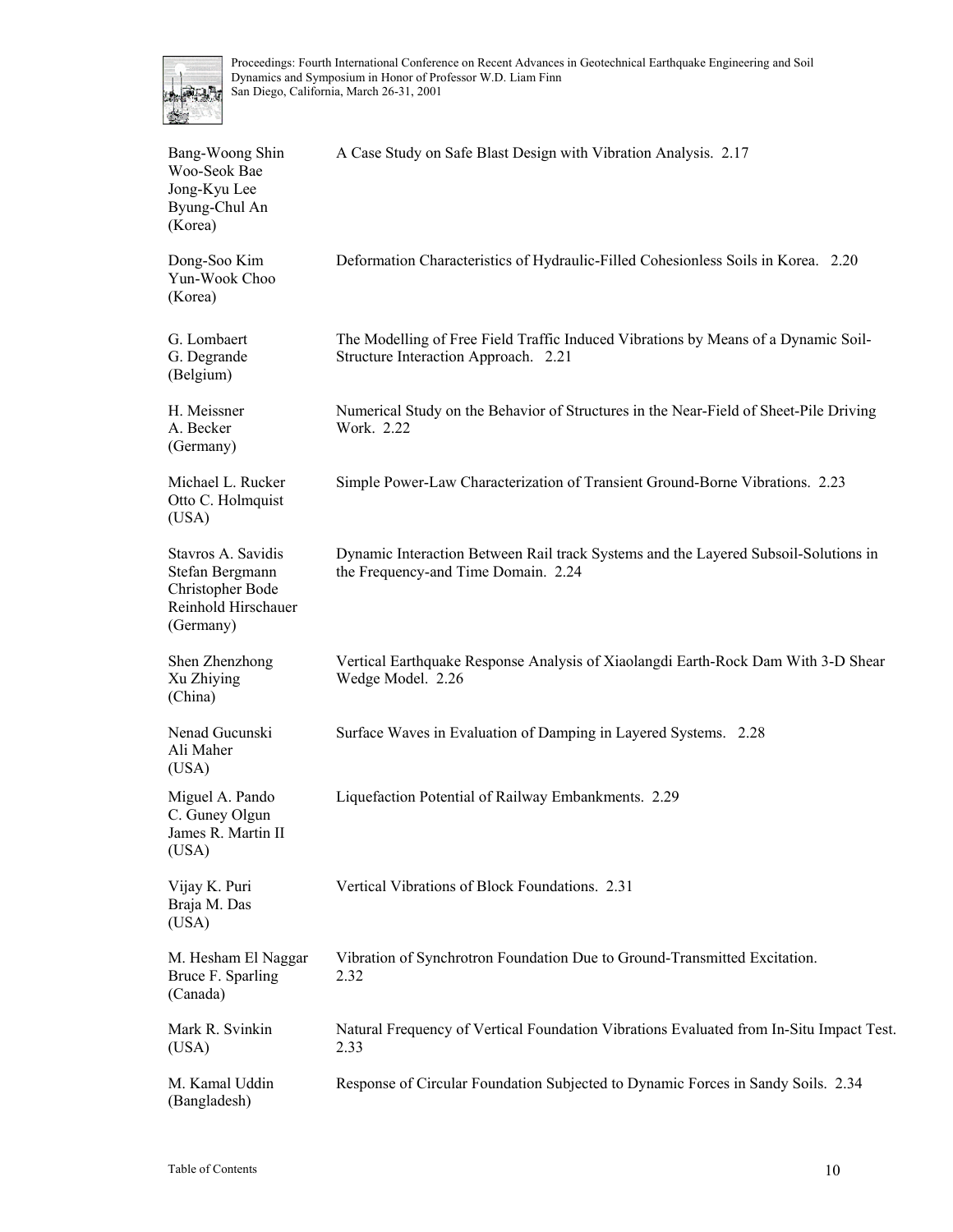

| Sukumar Saha<br>A. Chattopadhyay<br>D. Banerjee<br>(India)  | Reflection and Refraction of Quasi-P Wave Due to a Sandwich Isotropic Layer Between<br>Two Monoclinic Half Spaces. 2.35         |
|-------------------------------------------------------------|---------------------------------------------------------------------------------------------------------------------------------|
| Toyoaki Nogami<br>Harn Shean Chen<br>(Singapore)            | Partially Embedded Rectangular Foundations: A Simplified Approach to Compute<br>Dynamic Stiffnesses. 2.36                       |
| Rabah Iddir<br>Laradi Nadir<br>(Algeria)                    | Evaluating the Response of Soils to Seismic Tremors by Recording Background Noise.<br>2.38                                      |
| S.I Kerimov<br>(Azerbaijan)                                 | Influence of Seismic Noises Background Intensity on Waves Propagation Speed.<br>2.39                                            |
| Ion Vlad<br>(Romania)                                       | Mathematical Modelling and Experimental Dynamic Investigation of an Elevated<br>Foundation Supporting Vibration Machinery. 2.40 |
| E. Sabibaba Reddy<br>K. Rama Sastri<br>M.A. Paul<br>(India) | An Experimental Investigation on Trench Isolation Techniques for Vibration Control.<br>2.41                                     |
| Sanjay Gupta<br>Ravi Sundaram<br>(India)                    | Behavior of Dune Sands of the Thar Desert Under Dynamic Loading. 2.45                                                           |

#### **SESSION 3**

**Engineering Seismology: Near Fault and Directivity Effects, Geometric Effects on Ground Motions, Motion Parameters for Design. Local Site Effects: One Dimensional Wave Propagation Predictions and Measurements, Nonlinear versus Equivalent Linear Analysis, Effective Stress versus Total Stress Analysis, Borehole Arrays, Interpretation of Field Array Data, Site Amplification** 

| Vladimir Sokolov<br>(Germany)<br>Chin-Hsuing Loh<br>Kuo-Liang Wen<br>(China) | Site Effect Evaluation Using Combination of Source Scaling Models and Ground<br>Motion Records. 3.01 |
|------------------------------------------------------------------------------|------------------------------------------------------------------------------------------------------|
| Vladimir Sokolov<br>(Germany)<br>Chin-Hsuing Loh<br>Kuo-Liang Wen            | Probabilistic Microzonation of Urban Territories: A Case of The Taipei City. 3.02                    |

(China)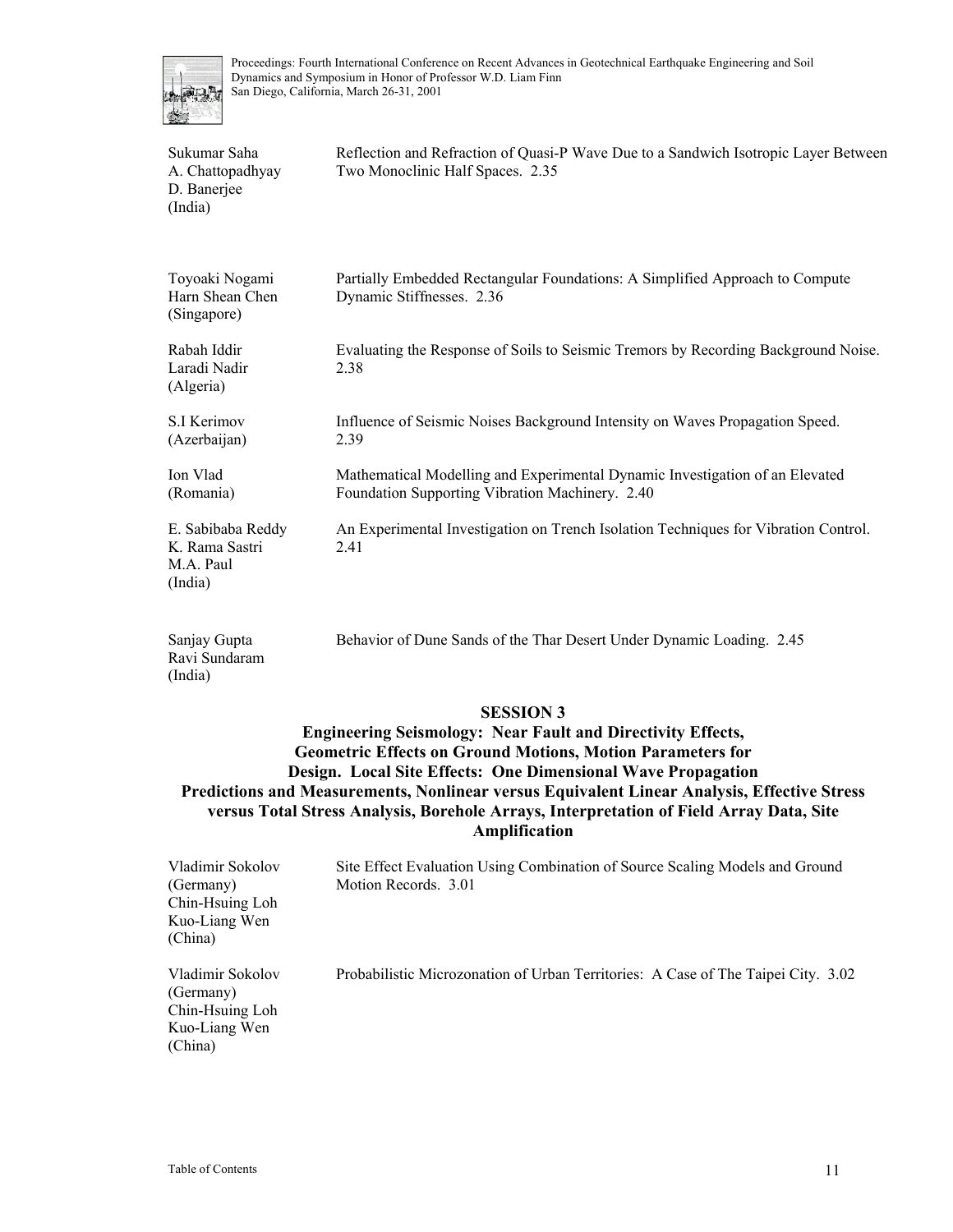

| OS.                                                                  |                                                                                                                                                |
|----------------------------------------------------------------------|------------------------------------------------------------------------------------------------------------------------------------------------|
| Paolo Carrubba<br>Michele Maugeri<br>(Italy)                         | Site Dependent Spectra for the Umbro-Marchigiano Earthquake (Italy) of September-<br>October 1997. 3.03                                        |
| Dimitrios N. Loukidis<br>(USA)<br>George Bouckovalas<br>(Greece)     | Numerical Simulation of Active Fault Rupture Propagation Through Dry Soil. 3.04                                                                |
| Susumu Nakamura<br>Nozomu Yoshida<br>(Japan)                         | Proposal on Non-Linear Response Analysis Method in Frequency. 3.05                                                                             |
| Franco Pettenati<br>Livio Sirovich<br>(Italy)                        | New-Generation Objective and Reproducible Isoseismals, and Tests of Source<br>Inversion of the USGS "Felt Reports. 3.06                        |
| Youssef M. A. Hashash<br>Duhee Park<br>Jungsuk Lee<br>(USA)          | Non-Linear Site Response Analysis for Deep Deposits in the New Madrid Seismic<br>Zone. 3.07                                                    |
| Hiroyuki Kimura<br>Hirokazu Takemiya<br>(Japan)                      | Seismic Analysis Using Synthetic Wave Based on the Dislocation Model to Simulate<br>Ground Motions in the Hyogoken-Nanbu Earthquake 1995. 3.08 |
| Makoto Kamiyama<br>Masaru Yoshida<br>(Japan)                         | A Method for Estimating Non-Stationary Variation of Soil Rigidity During Strong<br>Motions. 3.09                                               |
| Takashi Akiyoshi<br>Kunihiko Fuchida<br>S. Shirinashihama<br>(Japan) | Local site Effects of Transient Dynamic Characteristics of Irregulary Layered<br>Grounds. 3.11                                                 |
| Ralph J. Archuleta<br>Daniel Lavallee<br>Luis F. Bonilla<br>(USA)    | New Observations and Methods for Modeling Nonlinear Site Response. 3.13                                                                        |
| Jonathan P. Stewart<br>Mehmet B. Baturay<br>(USA)                    | Uncertainties and Residuals in Ground Motion Estimates at Soil Sites. 3.14                                                                     |
| Yufeng Gao<br>Hanlong Liu<br>Wei Zhu<br><b>Tugen Feng</b><br>(China) | Influences of S-Wave Velocity to the Seismic Response of Silt Ground. 3.15                                                                     |
| Jun Yang<br>Tadanobu Sato<br>(Japan)<br>Xiang-Song Li<br>(Hong Kong) | Motion Amplification in Horizontal and Vertical Components at Liquefiable Sites.<br>3.16                                                       |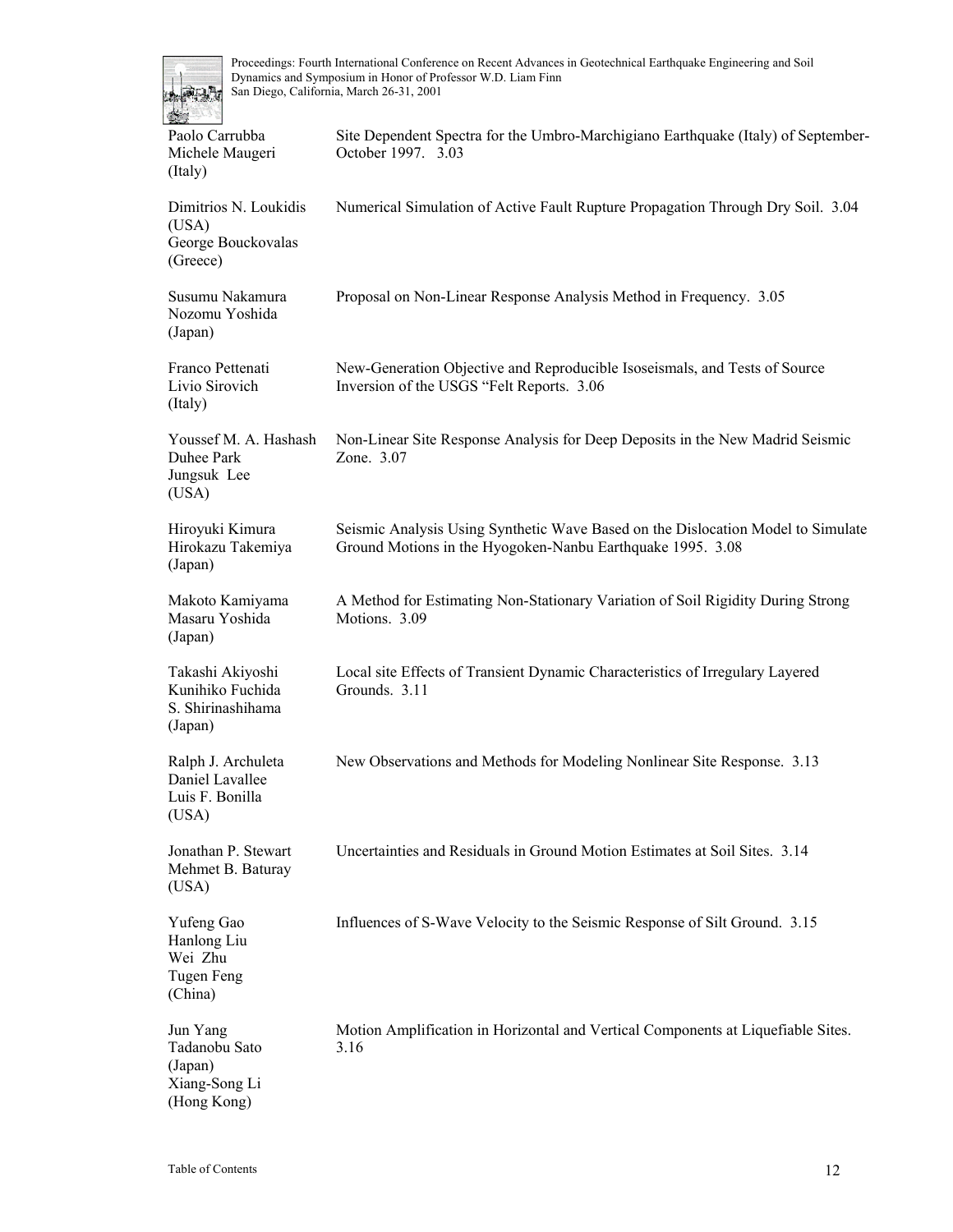

| L. D. Decanini<br>Giuseppe Lanzo<br>F.Mollaioli<br>(Italy)                                                                      | Characterisation of Site Effects by Means of Energy Spectra. 3.18                                                                           |
|---------------------------------------------------------------------------------------------------------------------------------|---------------------------------------------------------------------------------------------------------------------------------------------|
| Ronald C. Chaney<br>David N. Lindberg<br>James W. Cooksley, Jr.<br>Frank R. Bickner<br>Gary L. Manhart<br>David Gervan<br>(USA) | Compressional and Shear Waves Tests Through Upper Sheet of Low Angle Thrust<br>Fault. 3.23                                                  |
| Juan C. Tokeshi<br>Yoshihiro Sugimura<br>Madan B. Karkee<br>(Japan)                                                             | Characterization of Microtremor Records Using Simulated Microtremors. 3.24                                                                  |
| Chris H. Cramer<br>Robert A. Williams<br>Kathleen Tucker<br>(USA)                                                               | A Seismic Site-Amplification Map for Memphis, Shelby County, Tennessee From<br>Geophysical, Geotechnical, and Geological Measurements. 3.25 |
| Junichi Nishikawa<br>Hirochika Hayashi<br>Takuya Egawa<br>Shigeru Miwa<br>Takaaki Ikeda<br>(Japan)                              | Evaluation of the Seismic Behavior on Sandy Ground with Built-Up Pore Water<br>Pressures by Effective Stress Analysis. 3.29                 |
| Lynn A. Salvati<br>Thomas M-H. Lok<br>Juan M. Pestana<br>(USA)                                                                  | Seismic Response of Deep Stiff Granular Soil Deposits. 3.30                                                                                 |
| Kohji Tokimatsu<br>Toru Sekiguchi<br>(Japan)                                                                                    | Site Effects Estimated From Microtremor Measurements at Selected Strong Motion<br>Stations In Taiwan. 3.31                                  |
| M. Ghayamghamian<br>Masato Matosaka<br>(Japan)                                                                                  | Identification of Dynamic Soil Properties Using Vertical Array Recordings. 3.33                                                             |
| P. Dimitriu<br>A. Anastasiadis<br>N. Theodulidis<br>N. Klimis<br>(Greece)                                                       | Nonlinear Site Response During the 7 September 1999 Athens, Greece, Earthquake<br>$(M_w 5.9)$ . 3.36                                        |
| Xian Tao<br>Takaaki Kagawa<br>(USA)<br>Akio Abe<br>(Japan)                                                                      | Numerical and Experimental Simulation of Seismic Site Responses. 3.39                                                                       |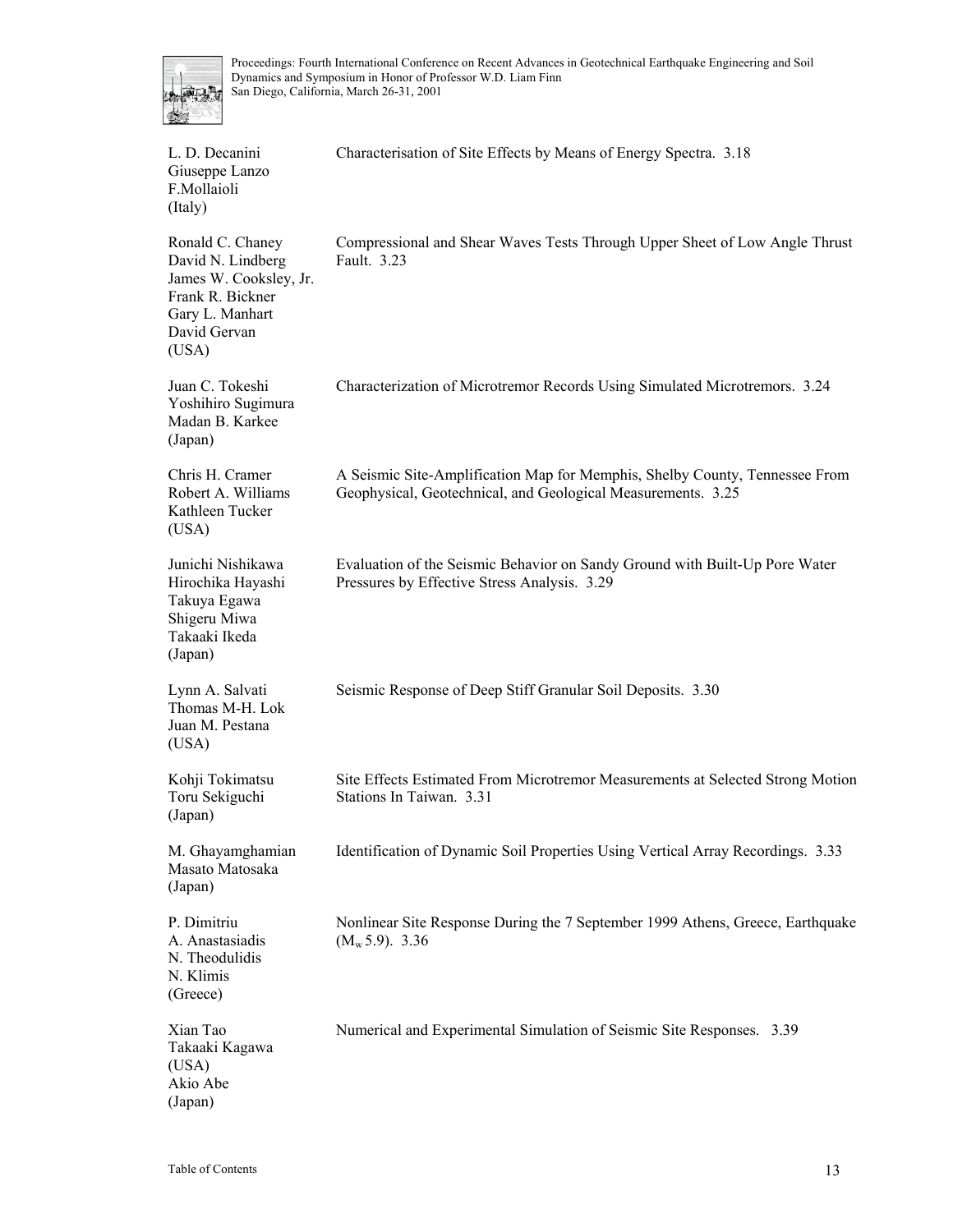

Juan C. Carvajal U. Victor M. Taboada U. Miguel P. Romo O. (Mexico) Evaluation of Mexico City Clay Dynamic Properties Using a Parameter Identification Approach. 3.40 Lindita Kellezi Niels Foged (Denmark) 3D Fem Analysis of Ground Vibration Measures for Stationary and Moving Transit Source. 3.42 Mohsen Tehranizadeh Farzaneh Hamedi (Iran) Influence of Earthquake Source Parameters and Damping on Elastic Response Spectra. 3.43

#### **SESSION 4**

#### **Soil Amplification; Liquefaction and Ground Failures, Seismic Studies of Loma Prieta, Northridge, Kobe and other Recent Earthquakes, Spatial Liquefaction**

| Lanmin Wang<br>(China)<br>H. Hwang<br>Y. Lin<br>(USA)<br>T.G. Ryashenko<br>V.V. Akulova<br>(Russia) | Comparison of Liquefaction Potential of Loess in China, USA, and Russia. 4.04                                |
|-----------------------------------------------------------------------------------------------------|--------------------------------------------------------------------------------------------------------------|
| Scott M. Olson<br>Timothy D. Stark<br>(USA)                                                         | Liquefaction Analysis of Lower San Fernando Dam Using Strength Ratios. 4.05                                  |
| K. Andrianopoulos<br>G. Bouckovalas<br>A. Papadimitriou<br>(Greece)                                 | A Critical State Evaluation of Fines Effect on Liquefaction Potential. 4.06                                  |
| S.M. Mir M. Hosseini<br>F. Nateghi A.<br>(Iran)                                                     | The Crack Development Due to Liquefaction of Sand Lenses During Earthquake<br>Loading. 4.07                  |
| S. M. Mir M. Hosseini<br>(Iran)                                                                     | The Prediction of Liquefaction Damages to a Large Span Bridge on Karoon River,<br>Iran. $4.08$               |
| S. M. Mir M. Hosseini<br>(Iran)                                                                     | Correlation Between Liquefaction Potential Using SPT and CPT Data in a Specific<br>Site in Iran. 4.09        |
| A. Yashima<br>F. Zhang<br>K. Sawada<br>R. Uzuoka<br>(Japan)                                         | Liquefaction Analysis of a Petroleum Tank-Ground-Pile Ring System in Reclaimed<br>Ground Near Seashore. 4.10 |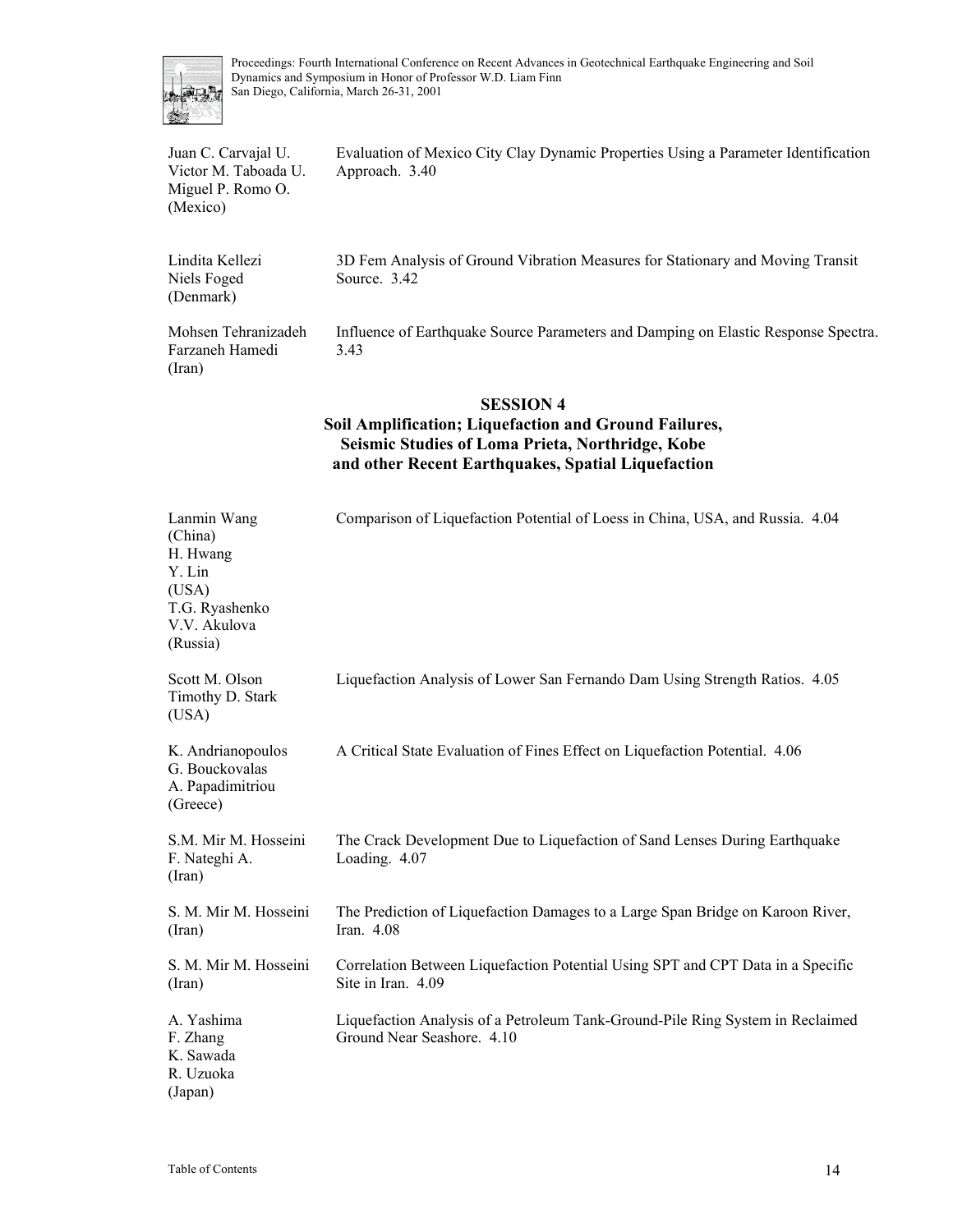

Kiyoshi Hayakawa Tamotsu Matsui Kenji Harada (Japan)

Seismic Ground Settlement and Deformation Behavior of Reclaimed Lands in the 1995 Kobe Earthquake. 4.11

| Y. Tanaka<br>M. Kanatani<br>K. Sato<br>H. Ishikawa<br>T. Takeda<br>(Japan)                | Evaluation of Liquefaction Potential of Gravelly Soil Layer Based on Field<br>Performance Data. 4.12                         |
|-------------------------------------------------------------------------------------------|------------------------------------------------------------------------------------------------------------------------------|
| Gloria Estrada<br>(Colombia)                                                              | Influence of Soil Properties in Ground Seismic Response and the Definition of Site<br>Coeffients for Design Provisions. 4.13 |
| Hesham M. Dief<br>J. L. Figueroa<br>Adel S. Saada<br>(USA)                                | Validation of the Energy-Based Method for Evaluating Soil Liquefaction in<br>Centrifuge. 4.16                                |
| Ahmed Elgamal<br>Zhaohui Yang<br>(USA)                                                    | Liquefaction-Induced Lateral Spreading and Dilative Soil Behavior. 4.17                                                      |
| Alan F.Rauch<br>James R. Martin II<br>(USA)                                               | Predicting the Maximum and Distribution of Displacements on Liquefaction-Induced<br>Lateral Spreads. 4.18                    |
| Korhan Adalier<br>(Singapore)<br>Ahmed W. Elgamal<br>(USA)                                | Seismic Response of Dense and Loose Sand Columns. 4.19                                                                       |
| Lawrence F.Johnsen<br>Stanley M. Bemben<br>Jon J. Jagello<br>(USA)                        | SPT Energy Transfer Measurements for Liquefaction Evaluations in the Northeast.<br>4.20                                      |
| Hiroshi Kobayashi<br>T. Azuma<br>K. Tamura<br>T. Morimitsu<br>(Japan)                     | Experimental Study on Reduction of the Horizontal Subgrade Reaction due to<br>Liquefaction. 4.21                             |
| Francesco Castelli<br>Antonio Cavallaro<br>Salvatore Grasso<br>Michele Maugeri<br>(Italy) | Soil Liquefaction and Risk Analysis From in Situ Tests for the City of Trapanig(Italy).<br>4.22                              |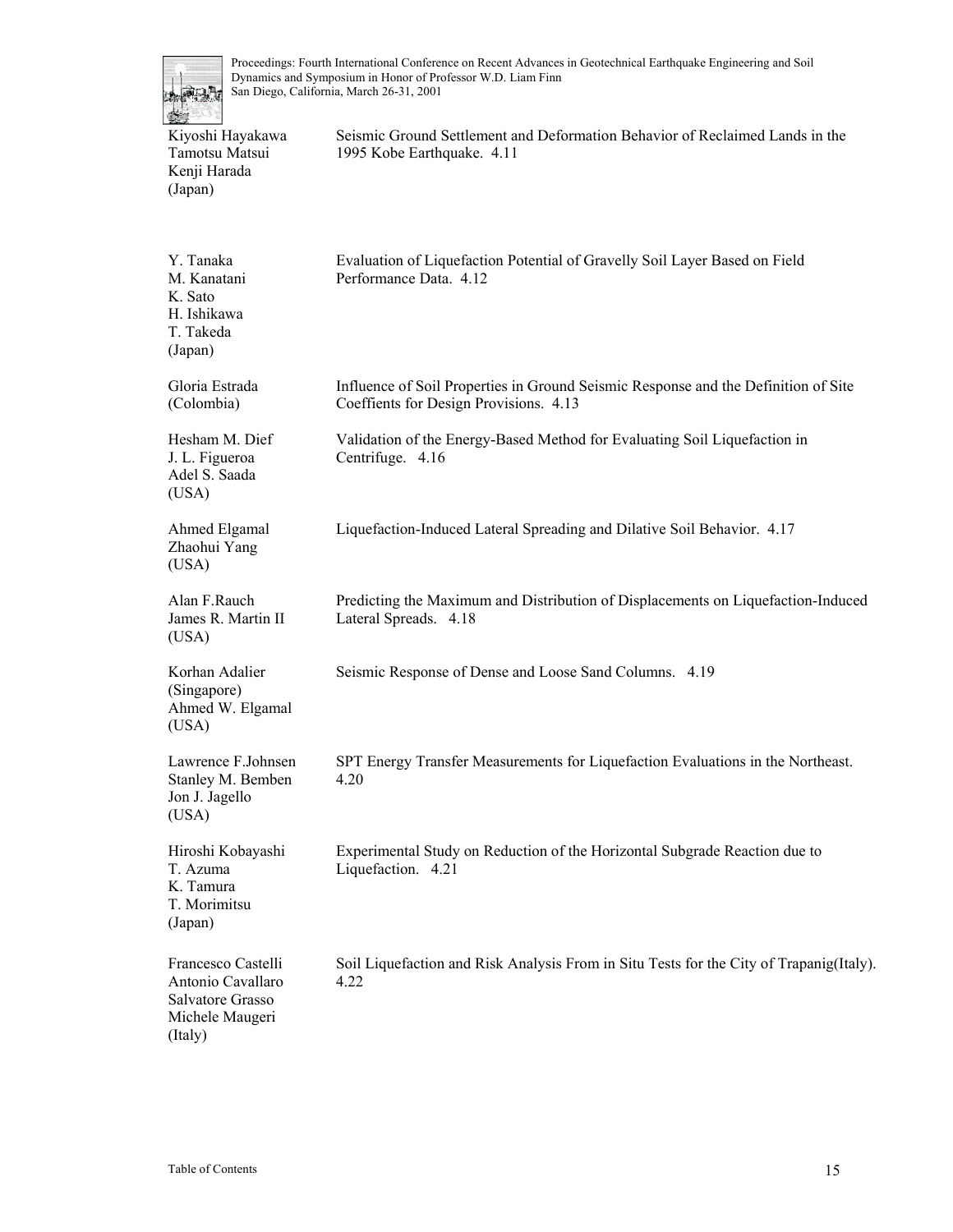

| 继                                                                                          |                                                                                                         |
|--------------------------------------------------------------------------------------------|---------------------------------------------------------------------------------------------------------|
| C.Hsein Juang<br>Tao Jiang<br>Ronald D. Andrus<br>(USA)<br>Der-Her Lee<br>(China)          | Assessing Probabilistic Methods for Liquefaction Potential Evaluation - An Update.<br>4.23              |
| A. Rodriguez-Marek<br>Laurent X. Luccioni<br>K.O. Cetin<br>(USA)                           | Probabilistic Assessment of Liquefaction Over Large Areas. 4.24                                         |
| C. Hsein Juang<br>Ronald D. Andrus<br>Tao Jiang<br>Caroline J. Chen<br>(USA)               | Probability-Based Liquefaction Evaluation Using Shear Wave Velocity<br>Measurements. 4.25               |
| Sissy Nikolaou<br>Peter Edinger<br>(USA)                                                   | Seismic Amplification of Typical New York City Soil Profiles. 4.26                                      |
| Michael H. Beaty<br>Peter M. Byrne<br>(Canada)                                             | Observations on the San Fernando Dams. 4.27                                                             |
| S. Thevanayagam<br>G.R. Martin<br>T. Shenthan<br>J. Liang<br>(USA)                         | Post-Liquefaction Pore Pressure Dissipation and Densification in Silty Soils. 4.28                      |
| Zhi-Liang Wang<br>C. Y. Chang<br>Chin Man Mok<br>(USA)                                     | Evaluation of Site Response Using Downhole Array Data from a Liquefied Site. 4.30                       |
| Maotian Luan<br>Dong Wang<br>(China)                                                       | Dynamic Response of Seabed Under Wave-Induced Loading. 4.31                                             |
| Nasser Mansoor<br>Tina Niemi<br>Anil Misra<br>(USA)                                        | Liquefaction Potential Evaluation Along Active Faults at the Head of the Gulf of<br>Aqaba, Jordan. 4.32 |
| Susumu Yasuda<br>Nozomu Yoshida<br>Hiroyoshi Kiku<br>Hidenori Abo<br>Masato Uda<br>(Japan) | Analyses of Liquefaction-Induced Deformation of Gorunds and Structures by a Simple<br>Method. 4.34      |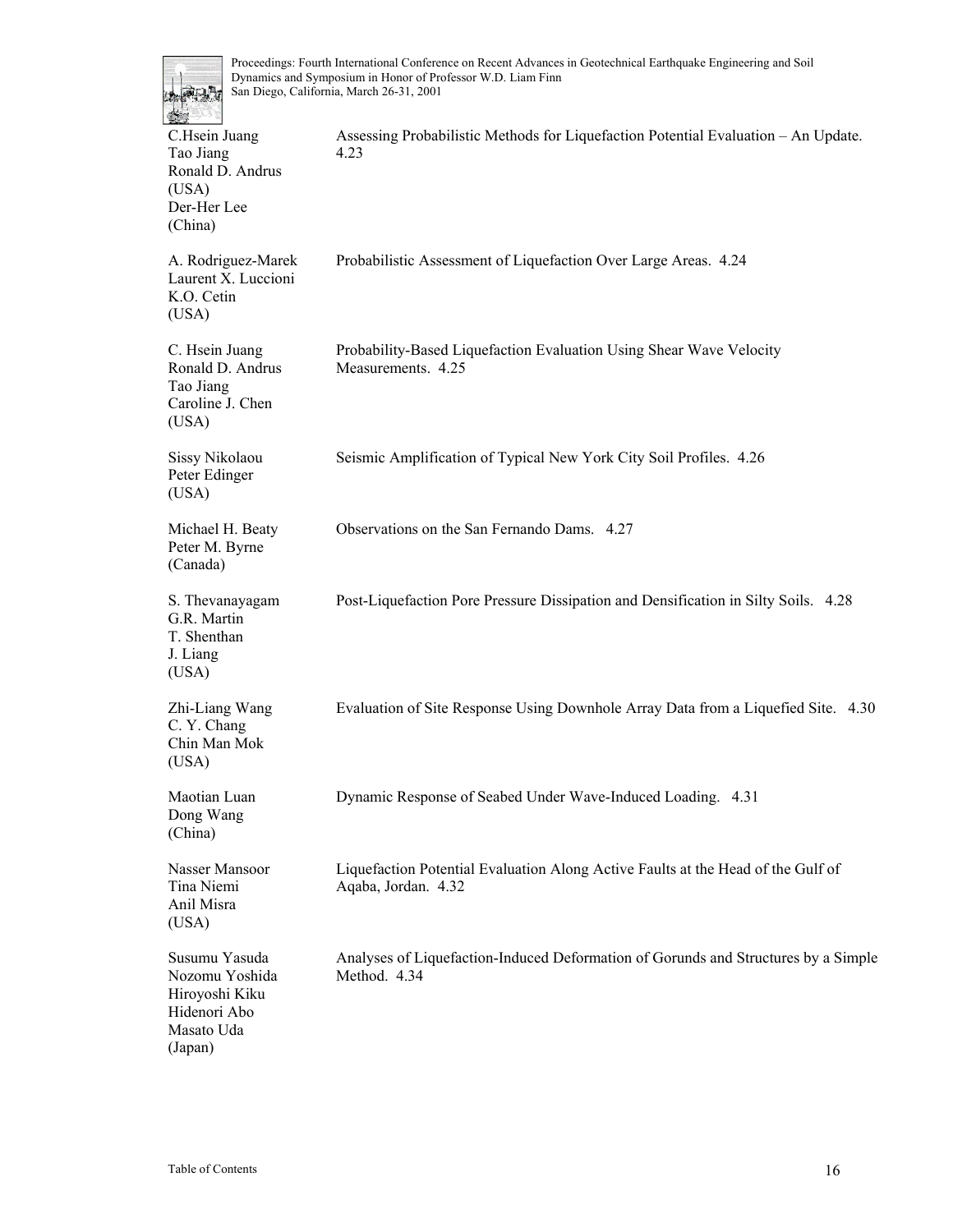| and the property of the con- |
|------------------------------|
| Pradeep U. Kurup             |
| Nitin K. Dudani              |
| (USA)                        |

Gonghui Wang Kyoji Sassa (Japan)

Akira Yamaguchi

4.37

CPT Evaluation of Liquefaction Potential Using Neural Networks. 4.36

Fluidization Behavior of Silty Soils in the Shear Zone Based on Ring Shear Tests.

Reproduction of Array Observation Records by Means of Centrifuge Shaking Table

Motoki Kazama Hirofumi Toyota Masaki Kitazume Takahiro Sugano (Japan) Model. 4.38 Sheng-Huoo Ni Horng-Yuan Lai (China) Investigation of Sites Liquefied During Taiwan Chi-Chi Earthquake. 4.39 Shigeru Miwa Mitsuo Nozu Osamu Ozutsumi Susumu Iai Atsushi Yashima Susumu Yasuda (Japan) Effective Stress Analysis for Evaluating the Effect of the Sand Compaction Pile Method During the 1995 Hyogoken-Nambu Earthquake. 4.42 Yasuo Tanaka Y. Yagiura K. Shimokawa S. Higashi T. Kishida N. Mizuwake (Japan) Study of Liquefaction Damages of Quay-Walls and Breakwaters During Kobe Earthquake. 4.44 Korhan Adalier (Singapore) Liquefaction and Ground Failure During the 1998 Adana (Turkey) Earthquake and Lab Model Simulations. 4.47 Victor M. Taboada-Urtuzuastegui Francisco J. Villegas-Rodriguez Francisco Hernandez-Martinez (Mexico) Prediction of Lateral Displacements Induced by Liquefaction in the Port of Manzanillo, Mexico During the Earthquake of October 9, 1995. 4.53 Anubhav N. S. V. Kameswara (India) Liquefaction Studies on Silty Clays Using Cyclic Triaxial Tests. 4.55

Kazue Wakamatsu Akio Yamamoto Ichiro Tanaka (Japan)

Rao

Geomorphological Criteria for Evaluating Liquefaction Potential Considering the Level-2 Ground Motion in Japan. 4.56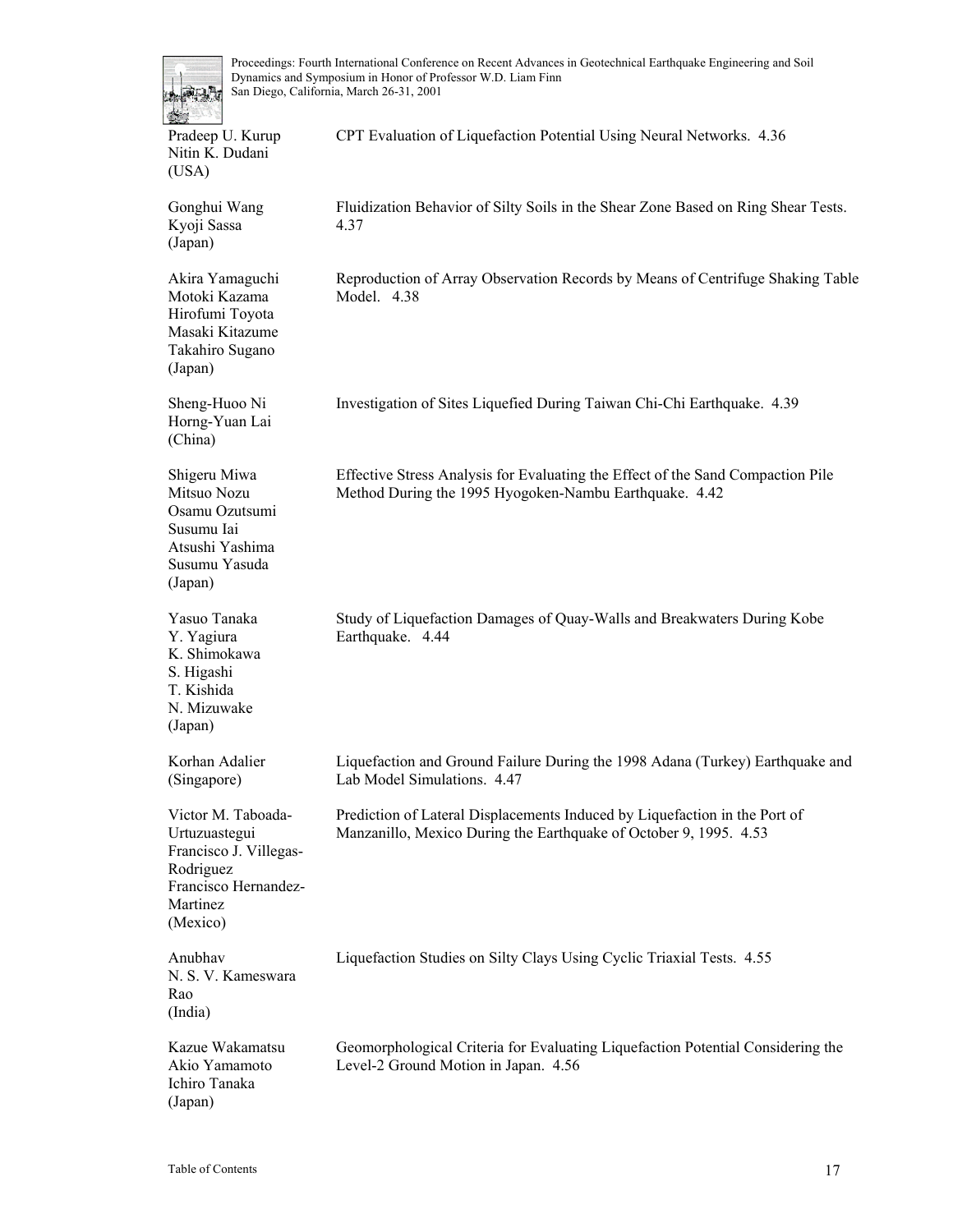

| Takashi Tazoh<br>Masayoshi Sato<br>Hideyuki Mano<br>(Japan)                                                                | The Cause of Ground Fissures Radiating From the Footing of a Bridge Pier Generated<br>by the 1995 Great Hanshin Earthquake. 4.57   |  |
|----------------------------------------------------------------------------------------------------------------------------|------------------------------------------------------------------------------------------------------------------------------------|--|
| N. Ravichandran<br>Kimiro Meguro<br>(Japan)                                                                                | 3-D Modeling of Liquefaction Phenomenon Using Distinct Element Method. 4.58                                                        |  |
| Umesh Dayal<br>Sudhir K. Jain<br>(India)                                                                                   | Liquefaction Analysis of a Bridge Site in Assam (India). 4.59                                                                      |  |
| Fathey N. Elsaid<br>(USA)                                                                                                  | Seismic Liquefaction Assessment for the JFK Light Rail System Project. 4.60                                                        |  |
| <b>SESSION 5</b><br><b>Stability and Displacement Performance of Slopes, Landfills</b><br>and Earth Dams Under Earthquakes |                                                                                                                                    |  |
| Azm S. Al-Homoud<br>(United Arab Emirates)<br>Wisam W. Tahtamoni<br>(Jordan)                                               | Modeling Uncertainty in Seismic Stability and Earthquake Induced Displacement of<br>Earth Slopes Under Short Term Conditions. 5.01 |  |
| David Cummings<br>(USA)                                                                                                    | Earthquake-Induced Spalling of Rock Slopes, Northridge Earthquake, January 17,<br>1994 – A Case Study. 5.04                        |  |
| Nasim Uddin<br>J.F. Baltz<br>(USA)                                                                                         | Seismic Evaluation and Remediation of Embankment Dam. 5.05                                                                         |  |
| Akihiko Wakai<br>Keizo Ugai<br>Masayoshi Sato<br>Takashi Tazo<br>(Japan)                                                   | Numerical Analysis for Seismic Behavior of a Slope Based on a Simple Cyclic<br>Loading Model. 5.06                                 |  |
| Jian Zhou<br>Yong Chi<br>Peijiang Qi<br>(China)                                                                            | 3-D Dynamic Analysis of Taiyuan Fly Ash Dam. 5.07                                                                                  |  |
| Robert C. Lo<br>Earle J. Klohn<br>(Canada)<br>W.D. Liam Finn<br>(Japan)                                                    | Seismic Design of Tailings Dam An Overview of its Evolution and New Challenges.<br>5.08                                            |  |
| Soheil Razavi<br>Hiroyuki Kimura<br>(Japan)                                                                                | Three Dimensional Nonlinear Joint Analysis for Assessment of Slope Stability. 5.09                                                 |  |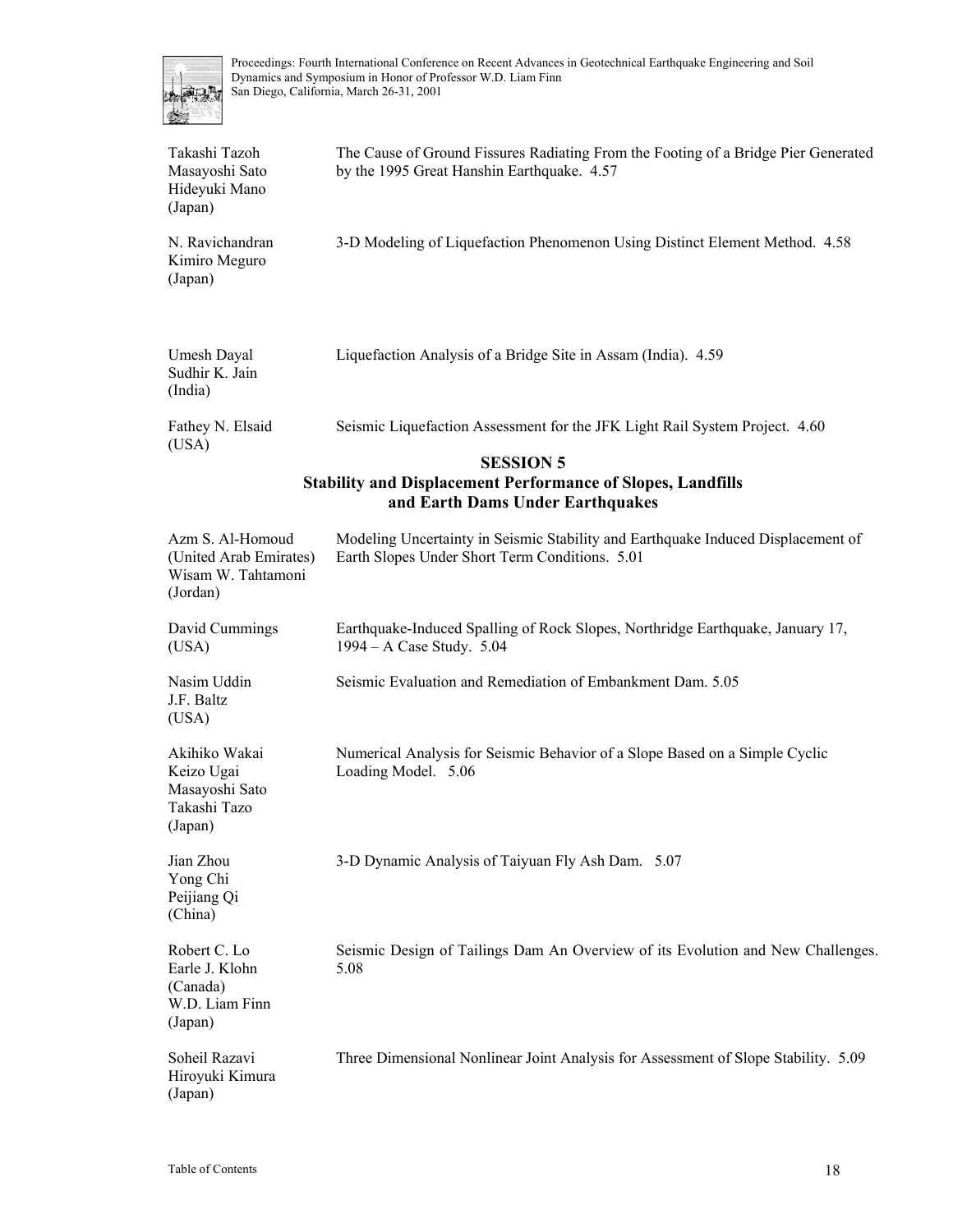

| Zhao Jian-ming<br>Wang Wen-shao<br>(China)                                                                        | Study on Earthquake-Induced Permanent Deformation of Earth-Rockfill Dams. 5.12                                                              |
|-------------------------------------------------------------------------------------------------------------------|---------------------------------------------------------------------------------------------------------------------------------------------|
| Tomoya Iwashita<br>(Japan)                                                                                        | Numerical Simulation of Sliding of an Earth Dam During the 1995 Kobe Earthquake<br>5.13                                                     |
| Joseph Wartmen<br>Jonathan D. Bray<br>Raymond B. Seed<br>(USA)                                                    | Shaking Table Experiment of a Model Slope Subjected to a Pair of Repeated Ground<br>Motions. 5.14                                           |
| Allen Yourman, Jr.<br>Ambi Thurai<br>V.R. Nadeswaran<br>Gerald M. Diaz<br>(USA)                                   | Review of Slope Stability Analysis in the Ports of Long Beach and Los Angeles. 5.15                                                         |
| Mohsen Beikae<br>(USA)                                                                                            | Is Newmark Method Conservative? 5.16                                                                                                        |
| Sarada K. Sarma<br>George Cossenas<br>(United Kingdom)                                                            | Dynamic Response of Dam-Layer System to Earthquake Excitations. 5.19                                                                        |
| J.C. Chern<br>M.S. Tsai<br>(China)                                                                                | Seismic Safety Analysis of Earth Dam - Case History Studies. 5.20                                                                           |
| <b>Evelyne Foerster</b><br>Hormoz Modaressi<br>(France)                                                           | Large Motion Assessment in Soils Under Dynamic Loading. 5.21                                                                                |
| Maotian Luan<br>Junxia Xin<br>Xingzheng Wu<br>(China)                                                             | Effects of Dynamic Properties of Rockfill Materials on Seismic Response of Concrete-<br>Faced Rockfill Dams. 5.22                           |
| Taka-aki Mizutani<br>Ikuo Towhata<br>(Japan)                                                                      | Model Tests on Mitigation of Liquefaction-Induced Subsidence of Dike by Using<br>Embedded Sheet-Pile Walls. 5.24                            |
| Reza Naderi<br>Nader Hataf<br>Arsalan Ghahramani<br>(Iran)                                                        | Using Discontinuous Deformation Analysis to Investigate the Dynamic Stability of<br>Tunnels in Jointed Rocks Under Earthquake Loading. 5.25 |
| Kazunori Uchida<br>Tuyosi Torii<br>Syuichi Tsujino<br>Susumu Ando<br>Keiji Higasio<br>Taniaki Yamamoto<br>(Japan) | A Study on Failure Mechanism of Embankment Dams for Irrigation Damaged by the<br>1995 Hyogoken-Nanbu Earthquake. 5.27                       |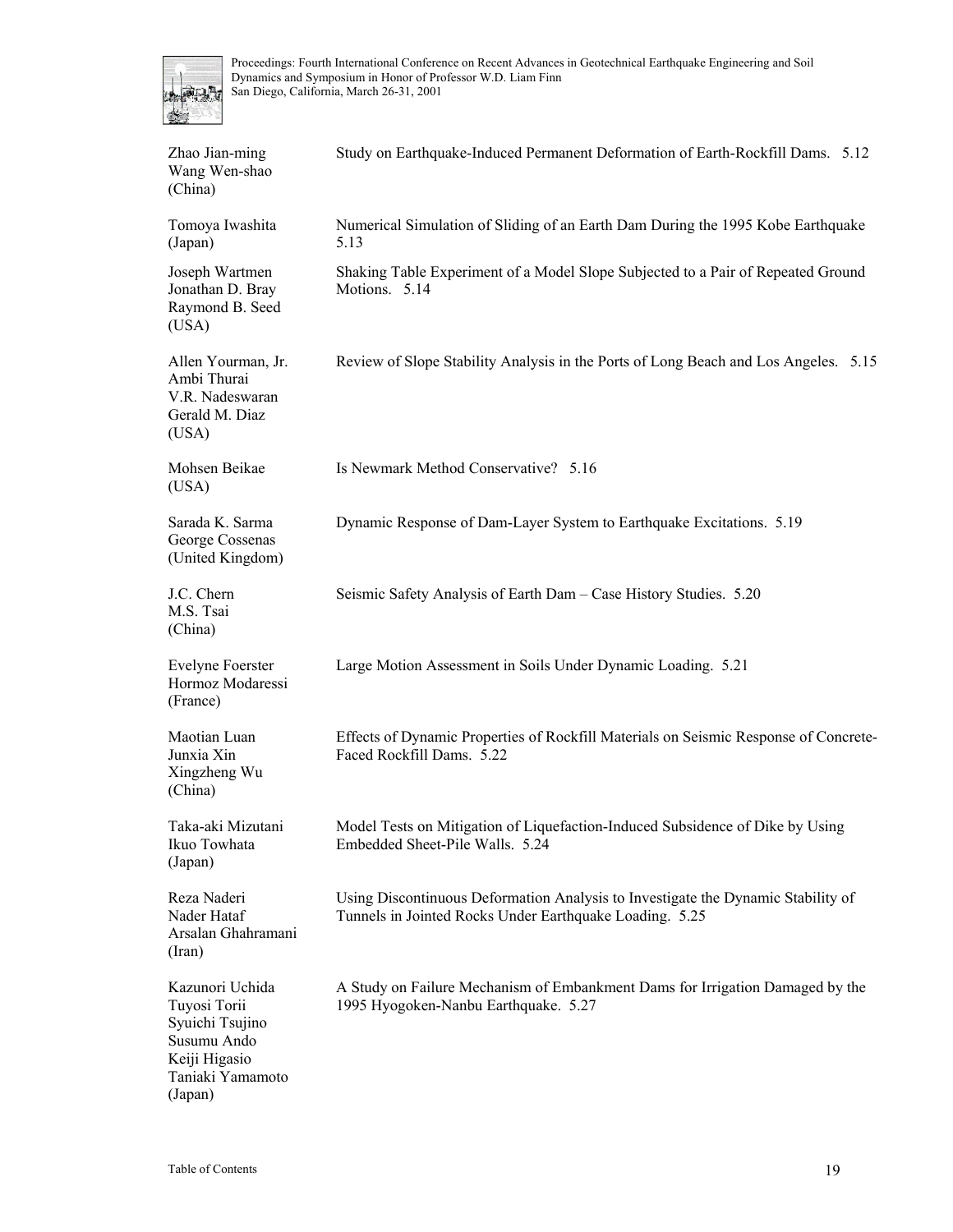

| Dimitrios Loukidis<br>Sang-Ho Lee<br>Quanghee Yi<br>Philippe L. Bourdeau<br>(USA)            | Analytical Study of the Nikawa Landslide. 5.31                                                                        |
|----------------------------------------------------------------------------------------------|-----------------------------------------------------------------------------------------------------------------------|
| Giovanna Biscontin<br>Juan M. Pestana<br>(USA)<br>Farrokh Nadim<br>Knut Andersen<br>(Norway) | Seismic Response of Normally Consolidated Cohesive Soils in Gently Inclined<br>Submerged Slopes. 5.32                 |
| Behrouz Gatmiri<br>(Iran)<br>K. C. Vossoughi<br>B. Jenab-Vossoughi<br>(France)               | 3-D Dynamic Analysis for Stability of Geotechnical Structures. 5.33                                                   |
| Armando L. Simonelli<br>Pietro Di Stefano<br>(Italy)                                         | Effects of Vertical Seismic Accelerations on Slope Displacements. 5.34                                                |
| H.C. Nainwal<br>Ajay K. Naithani<br>(India)                                                  | Study of Seismically Induced Landslide Zones, Related to Chamoli Earthquake of<br>1999, Garhwal Himalaya, India. 5.37 |
| Takeji Kokusho<br>Katsuhisa Fujita<br>(Japan)                                                | Water Films Involved in Post-Liquefaction Flow Failure in Niigata City During the<br>1964 Niigata Earthquake. 5.38    |
| B.E. Khusanov<br>S.I. Umarkhonov<br>(Uzbekistan)                                             | Study of Dynamic Behavior of Ground Dams with Account of Moisture Content<br>Under Seismic Actions. 5.39              |
| S.I. Umarkhonov<br>(Uzbekistan)                                                              | Dynamic Design of Ground Dams Under The Action of Dynamic Loads. 5.41                                                 |
| Styopa Karapetyan<br>Tamara Babayan<br>Levon Manukyan<br>(Armenia)                           | Definition of Seismic Hazard Degree of Dams and their Territories, Armenia. 5.42                                      |
| Selami O. Tezcan<br>Shobha K. Bhatia<br>Stefan Fiegle<br>(USA)                               | Seismic Stability and Rehabilitation Analysis of a Hydraulic Fill Dam. 5.43                                           |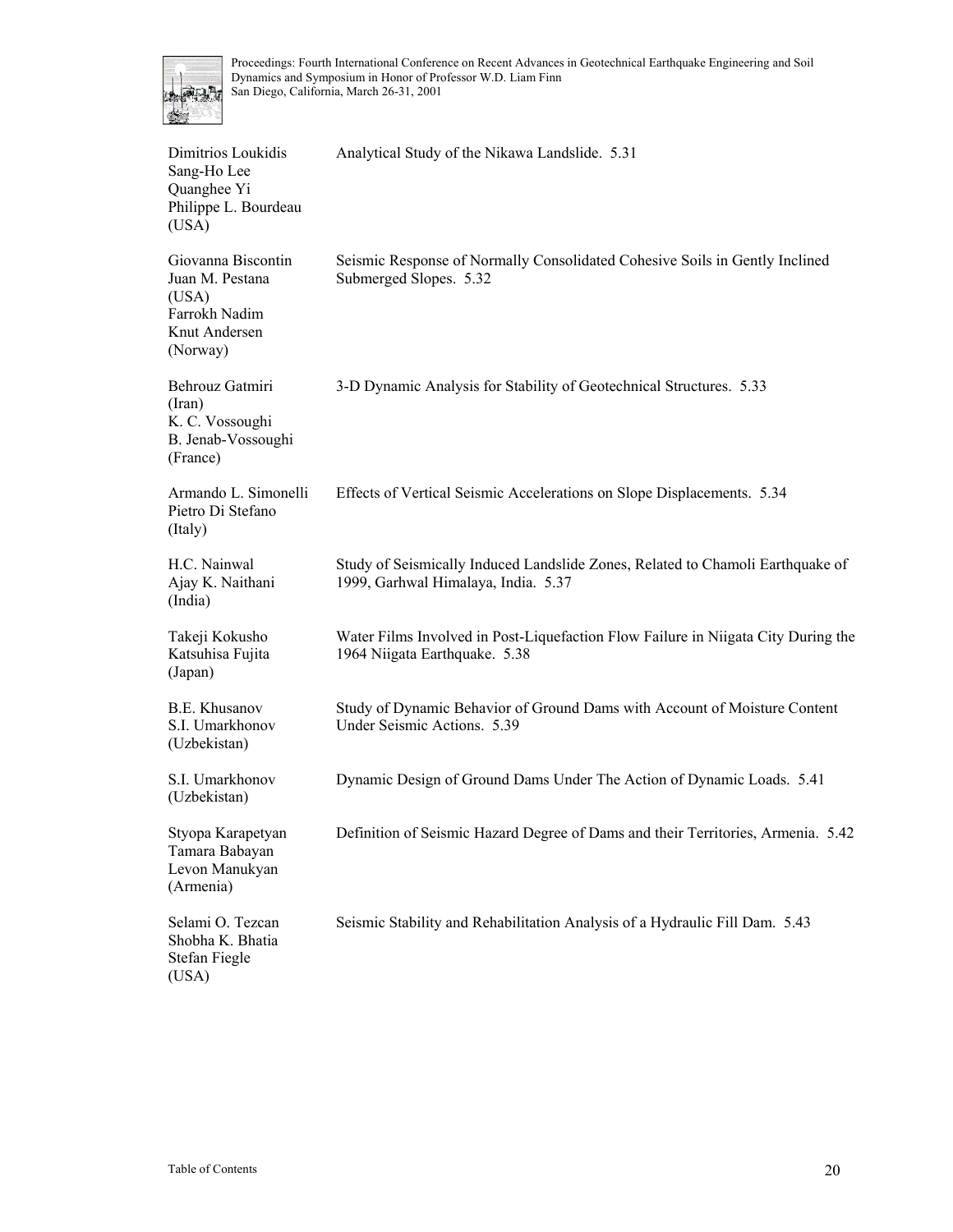

#### **SESSION 6 Soil-Structure Interaction Under Dynamic Loading, for Both Shallow and Deep Foundations**

| Jayaprakash A. Amin<br>Jagdish J. Bhatt<br>Jagadish R. Joshi<br>(USA) | Structure Soil Structure Interaction Effects: Seismic Analysis of Safety Related<br>Collocated Concrete Structures. 6.01                     |
|-----------------------------------------------------------------------|----------------------------------------------------------------------------------------------------------------------------------------------|
| Yingcai Han<br>(Canada)                                               | Dynamic Soil-Pile-Structure Interaction. 6.04                                                                                                |
| Rocco Wagner<br>Konstanin Meskouris<br>(Germany)                      | Granular Material Behaviour Under Dynamic Excitation. 6.07                                                                                   |
| M. R. Massimino<br>M. Maugeri<br>D. Novita<br>(Italy)                 | Experimental, Numerical and Theoretical Evaluation of the Stiffnesses of a Soil-<br>Foundation Model by Shaking-Table Test. 6.09             |
| Mohamed Ashour<br>Gary Norris<br>A. Shamsabadi<br>(USA)               | Effect of Non-Linear Behavior of Pile Material on the Response of<br>Laterally Loaded Piles. 6.10                                            |
| Mohamed Ashour<br>Patrick Pilling<br>Gary Norris<br>(USA)             | Assessment of Pile Group Response Under Lateral Load. 6.11                                                                                   |
| Yukihisa Tanaka<br>(Japan)                                            | Dynamic SSI Analyses Considering Anisotropy of the Foundation Gravelly Layer in<br>Hualien, Taiwan. 6.13                                     |
| Jian Zhou<br>Xiaoyan Hu<br>Yong Chi<br>(China)                        | Seismic Analysis of Tunnel Surrounded by Soft Soil in Shanghai. 6.14                                                                         |
| Misko Cubrinovski<br>Kenji Ishihara<br>Takahiro Kijima<br>(Japan)     | Effects of Liquefaction on Seismic Response of a Storage Tank on Pile Foundations.<br>6.15                                                   |
| Xiu Lou<br>Yoshitaka Murono<br>(Japan)                                | Seismic Analysis of Pile Foundations Damaged in the January 17, 1995 South Hyogo<br>Earthquake by Using the Seismic Deformation Method. 6.18 |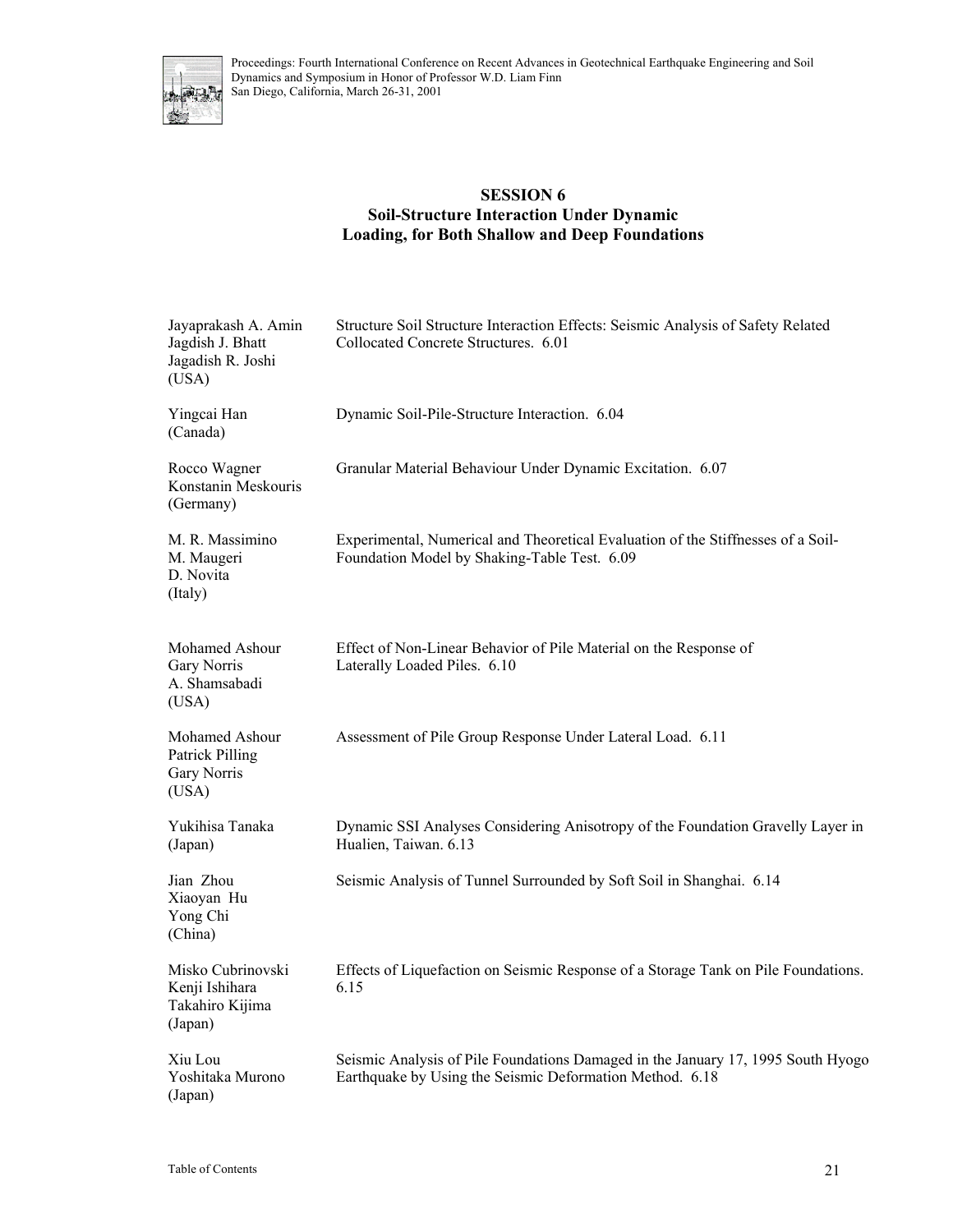

| Shuji Tamura<br>Kohji Tokimatsu<br>Shunji Fujii<br>Tomio Tsuchiya<br>Masanobu Miyazaki<br>(Japan) | Earth Pressure Acting on Embedded Footing During Soil Liquefaction by Large-Scale<br>Shaking Table Test. 6.19              |
|---------------------------------------------------------------------------------------------------|----------------------------------------------------------------------------------------------------------------------------|
| Dan Yang<br>(Canada)<br>Ricardo Dobry<br>Ralph B. Peck<br>(USA)                                   | Foundation-Soil-Inclusion Interaction Modeling for Rion-Antirion Bridge Seismic<br>Analysis. 6.20                          |
| Roberto Cairo<br>Enrico Conte<br>Giovanni Dente<br>(Italy)                                        | Simplified Methods for the Dynamic Analysis of Single Pile In Layered Soils. 6.21                                          |
| Ryosuke Uzuoka<br>Tetsuo Kubo<br>Atsushi Yashima<br>Feng Zhang<br>(Japan)                         | Numerical Study on 3-Dimensional Behavior of a Damaged Pile Foundation During<br>the 1995 Hyogo-ken Nanbu Earthquake. 6.22 |
| Ga Zhang<br>Jian-Min Zhang<br>(China)                                                             | Simplified Evaluation for Dynamic Layered Soils-Structure Interaction. 6.23                                                |
| Kohji Tokimatsu<br>Hiroko Suzuki<br>Yasutsugu Suzuki<br>(Japan)                                   | Back-Calculated p-y Relation of Liquefied Soils From Large Shaking Table Tests.<br>6.24                                    |
| George Mylonakis<br>Demetri Roumbas<br>(USA)                                                      | Lateral Impedance of Single Piles in Inhomogeneous Soil. 6.27                                                              |
| Masahiro Miyaura<br>Seiichi Miura<br>Shima Kawamura<br>Shoji Yokohama<br>(Japan)                  | Lateral Flow Deformation Evaluation of Ground-Structure System Under Various<br>Cyclic Loading Conditions. 6.28            |
| Rui Carrilho Gomes<br>Carlos Sousa Oliveira<br>Antonio Gomes Correia<br>(Portugal)                | Seismic Response Assessment of Underground Structure Cross-Sections Using<br>Response Spectra. 6.29                        |
| Joseph Wartman<br>Shahriar Vahdani<br>Linda Liang<br>(USA)                                        | Seismic Soil-Structure Interaction Analyses of an Office Building in Oakland,<br>California. 6.30                          |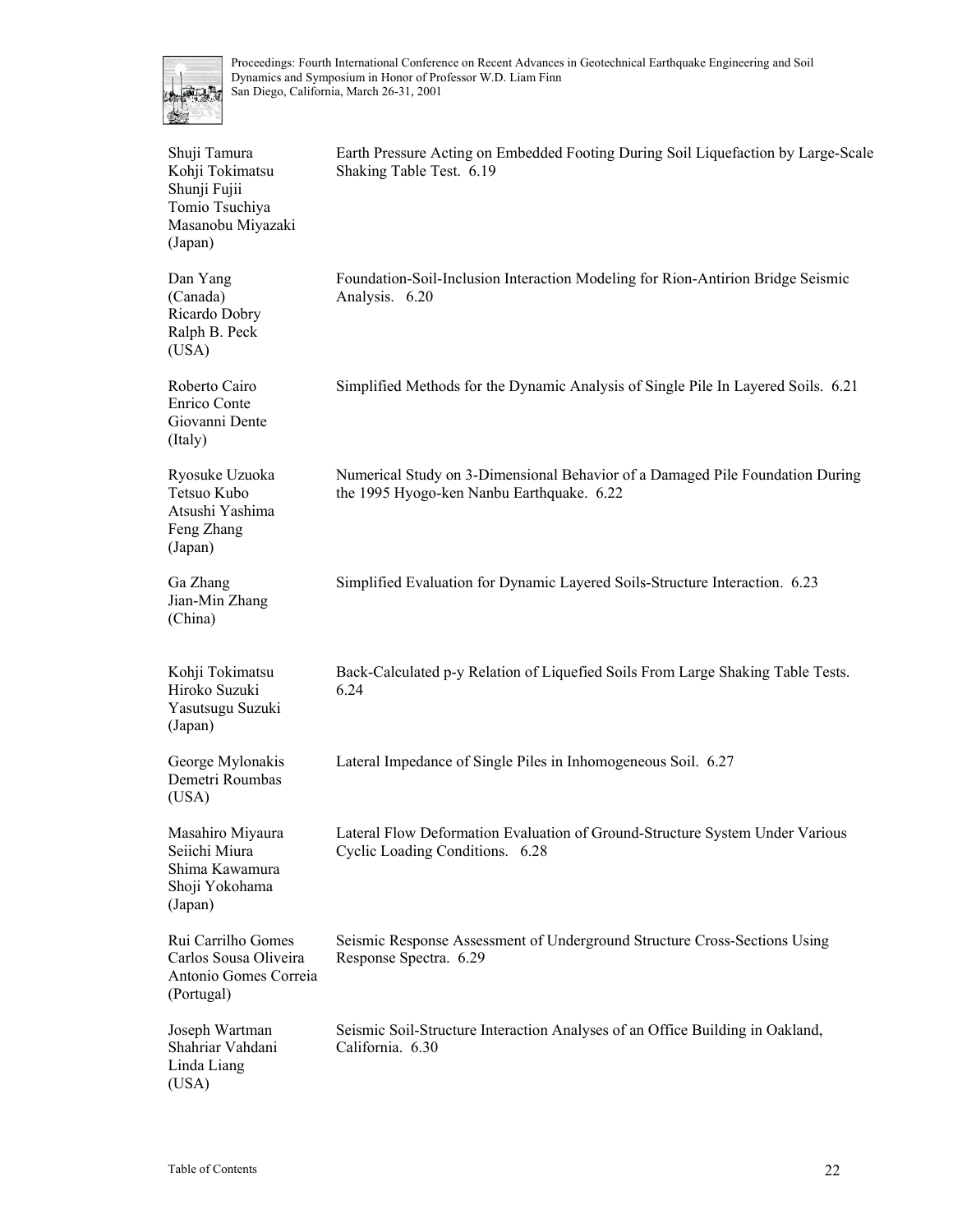

K.K.Koo K.T.Chau Y. Wong S.S.Lam X.Yang (China) A Continuum Model for Soil-Pile-Structure Interactions Under Earthquake Excitation. 6.31 Kaeko Yahata Mutsuhiro Yoshizawa Yasutsugu Suzuki Kohji Tokimatsu Shuji Tamura Hideki Funahara (Japan) Pile Response Characteristics of Liquefied Soil Layers In Shaking Table Tests of a Large Scale Laminar Shear Box. 6.34 Oliver Fischer Andreas Maurial Konstantin Meskouris Carsten Konke Falko Schube (Germany) Design Concept for High Speed Railway Bridges in Regions with High Seismic Activity and Soft Soil. 6.35 Ismail M. Ismail Chris Mullen (USA) Computational Simulation Procedure for Soil-Structure Interaction Modeling in Building Seismic Damage Response. 6.36 Hirokazu Takemiya Jorge Shimabuku Yoshifumi Katayama Kentaro Kishida Satoru Furukawa (Japan) Nonlinear Response of Underground Duct Structures with Due Attention to Seismic Input Ground Motions. 6.39 C.-Y.Chang Chin-Man Mok Z.- L. Wang R.Settgast C.-C.Chin H.M. Gonnermann M.A.Ketchum F.Waggoner (USA) Dynamic Soil-Foundation-Structure Interaction Analyses of Large Caissons. 6.40 Fuming Wang Maotian Luan Yigong Ji (China) A Simplified Method of Vibration Analysis of Layered Foundation and Applications in Pavement Parameter Identification. 6.42 Hamid Fallah (Iran) Assessment of the Foundation of a Near Shore Power Plant Under Earthquake Loading. 6.45 Rabah Iddir Nidir Laradi Analysis and Behavior of a Rigid Foundation Massif Under the Effect of Vibrations (Application of Barkan Method). 6.46

(Algeria)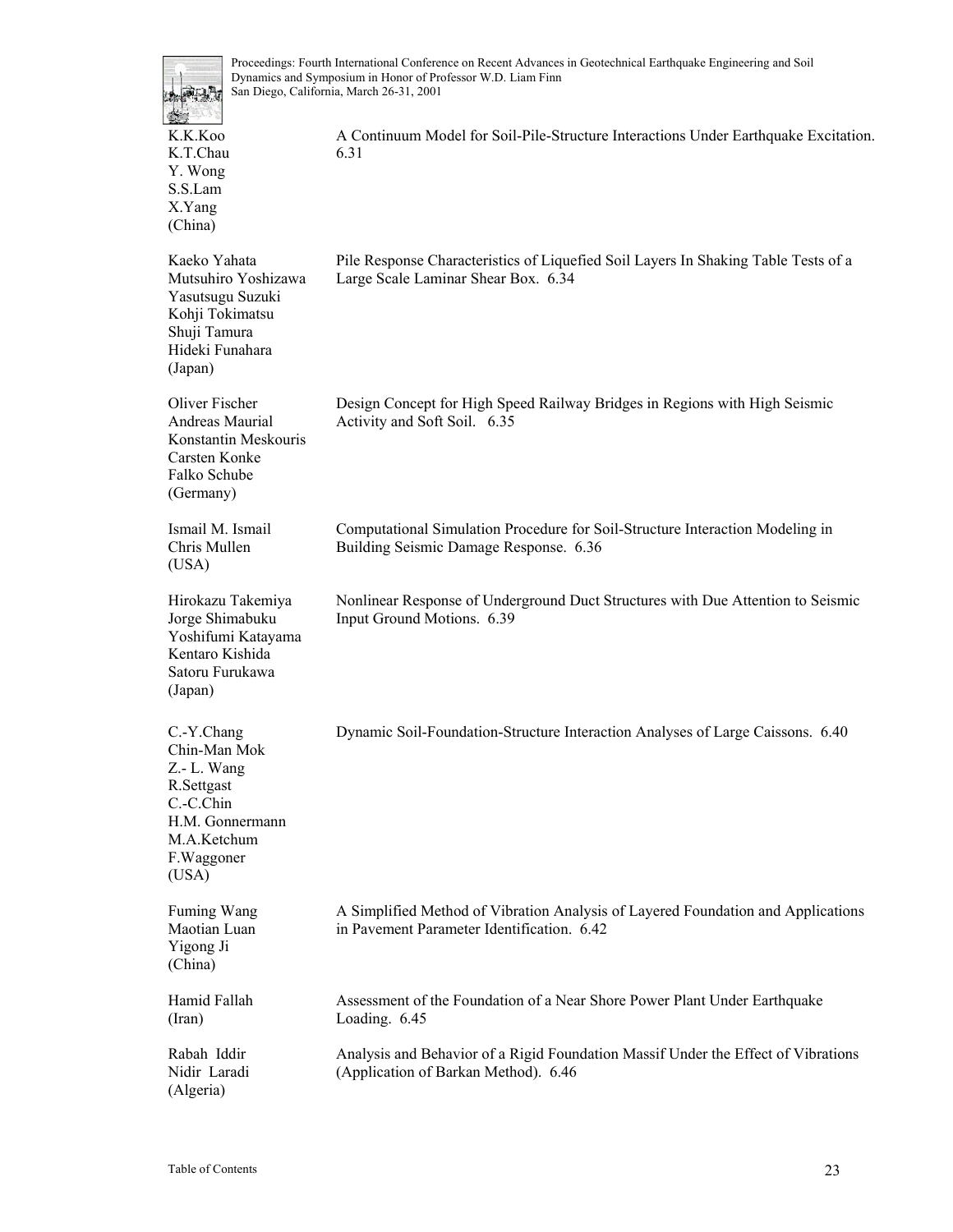

B.K. Maheshwari K.Z. Truman P.L. Gould (USA)

Moon K. Kim

Effect of Plasticity of Soil on Seismic Response of Pile Foundation: Parametric Study. 6.47

Soil-Pile Interaction Analysis Using FE-BE Coupling in Frequency Domain. 6.48

| Yun M. Lim<br>Min K. Kim<br>Seok H. Cho                      |                                                                                        |
|--------------------------------------------------------------|----------------------------------------------------------------------------------------|
| (Korea)                                                      |                                                                                        |
| Lindita Kellezi<br>(Denmark)<br>Hirokazu Takemiya<br>(Japan) | An Effective Local Absorbing Boundary for 3D FEM Time Domain Analyses. 6.49            |
| Shamsher Prakash<br>Houda Jadi<br>(USA)                      | Prediction of Lateral Dynamic Response of Single Piles Embedded in Fine Soils.<br>6.50 |

#### **SESSION 7 Seismic Analysis and Design of Retaining and Marine Structures, Field Studies on Retaining Walls in California, Japan and Around the World**

| C. Stamatopoulos<br>E. Velgaki<br>(Greece)                                          | Critical Acceleration and Seismic Displacement of Vertical Gravity Walls By a Two<br>Body Model. 7.02                               |
|-------------------------------------------------------------------------------------|-------------------------------------------------------------------------------------------------------------------------------------|
| Mamoru Kanatani<br>Hitoshi Tochigi<br>Tadashi Kawai<br>Hiroyuki Ishikawa<br>(Japan) | Effects of Ground Improvement and Armoured Embankment to the<br>Displacements of the Seawalls and Back Fill During Earthquake. 7.03 |
| Yingwei Wu<br>Shamsher Prakash<br>(USA)                                             | Seismic Displacements of Rigid Retaining Walls. 7.05                                                                                |
| Zhaohui Yang<br>Ahmed Elgamal<br>Tarek Abdoun<br>(USA)<br>Chung-Jung Lee<br>(China) | A Numerical Study of Lateral Spreading Behind a Caisson Type Quay Wall. 7.06                                                        |
| Giovanni Biondi<br>Ernesto Cascone<br>Michele Maugeri<br>(Italy)                    | Seismic Response of Submerged Cohesionless Slopes. 7.07                                                                             |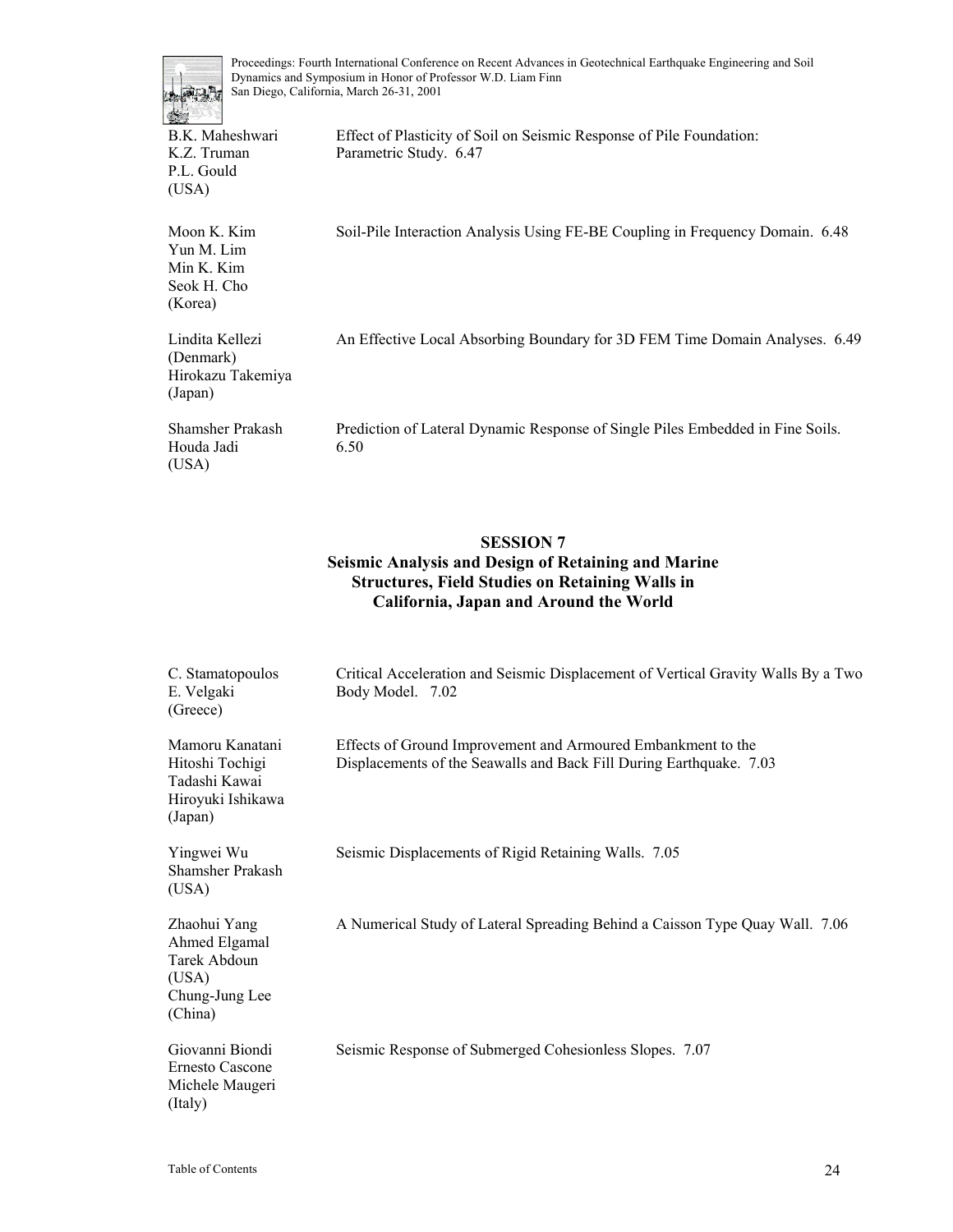

| Jian-Min Zhang<br>Deji Li<br>(China)                                                             | Seismic Active Earth Pressure Considering Effect of Strain Localization. 7.09                                                              |
|--------------------------------------------------------------------------------------------------|--------------------------------------------------------------------------------------------------------------------------------------------|
| Abdul-Hamid Soubra<br>(France)<br><b>Borut Macuh</b><br>(Slovenia)                               | Seismic Active and Passive Earth Pressures on Rigid Retaining Structures by a<br>Kinematical Approach. 7.10                                |
| Yoshinori Nagayama<br>Tamotsu Matsui<br>Ikuo Yasukawa<br>Hiroshi Kasai<br>(Japan)                | A Field Study and Dynamic Finite Element Analysis of Railway Retaining Structures<br>Damaged by the Hyogoken-Nambu Earthquake (1995). 7.11 |
| <b>Ernesto Cascone</b><br>Agatino S. LoGrasso<br>Michele Maugeri<br>(Italy)                      | Dynamic Model Tests on Gravity Retaining Walls with Various Surcharge Conditions.<br>7.12                                                  |
| Kenji Hayashi<br>Tomonari Imono<br>Tamotsu Matsui<br>Kazuhiro Oda<br>Hitoshi Miyamoto<br>(Japan) | Analytical Evaluation for Seismic Behavior of Shore Structures on Liquefied Area<br>During Earthquakes. 7.13                               |
| A. J. Mair<br>D. Muir Wood<br>(United Kingdom)                                                   | Seismic Analysis and Retrofit of Dock Walls. 7.14                                                                                          |
| Liping Yan                                                                                       | Seismic Analysis of Bridge Abutments: A Numerical Simulation of a Field Load Test.                                                         |
| Geoffrey R. Martin<br>(USA)                                                                      | 7.15                                                                                                                                       |
| Kianoosh Hatami<br>Richard J. Bathurst<br>(Canada)                                               | Investigation of Seismic Response of Reinforced Soil Retaining Walls. 7.18                                                                 |
| Ching-Chuan Huang<br>(China)<br>Fumio Tatsuoka<br>(Japan)                                        | Stability Analysis of the Geosynthetic-Reinforced Modular Block Walls Damaged<br>During the Chi-Chi Earthquake. 7.19                       |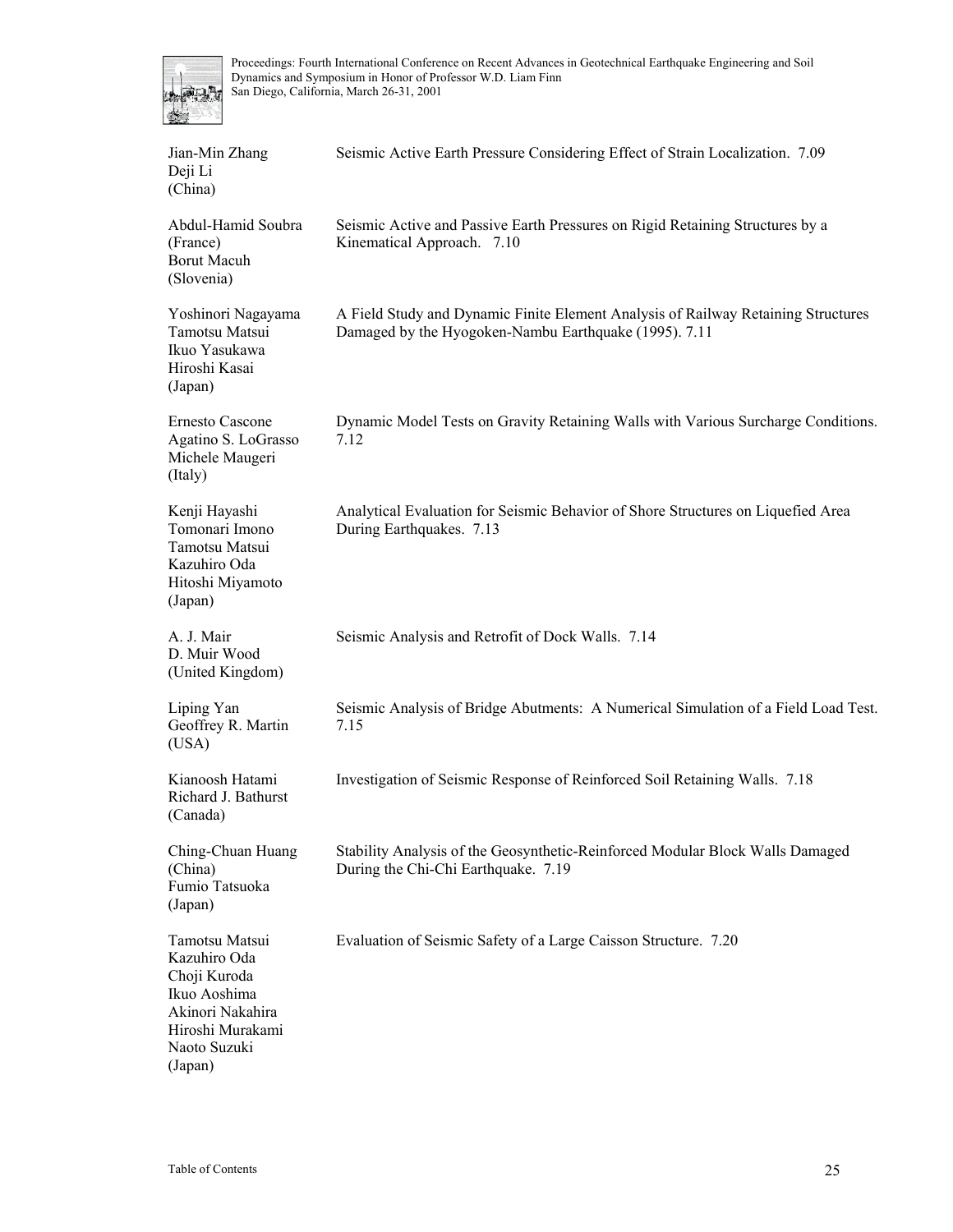

| $\mathcal{L} \rightarrow \mathcal{L}$                                                          |                                                                                                              |
|------------------------------------------------------------------------------------------------|--------------------------------------------------------------------------------------------------------------|
| Hemanta Hazarika<br>Juichi Nakazawa<br>Hiroshi Matsuzawa<br>(Japan)<br>Dawit Negussey<br>(USA) | On the Seismic Earth Pressure Reduction Against Retaining Structures Using<br>Lightweight Geofoam Fill. 7.22 |
| M. Momenzadeh<br>Kenneth Jackura<br>(USA)                                                      | Evaluation of a Soldier Pile-Tieback Wall at Carquinez Bridge. 7.24                                          |
| Sri T. Srithar<br>(Australia)<br>Upul D. Atukorala<br>(Canada)                                 | Seismic Analysis of a Partially-Buried Drinking Water Reservoir. 7.30                                        |
| Teresa Crespellani<br>Claudia Madiai<br>Giovanni Vannucchi<br>(Italy)                          | A Case History: Seismic Analysis of the Retaining Wall of the "Sacro Convento" in<br>Assisi (Italy). 7.31    |
| Donald Wotring<br>Glen Andersen<br>(USA)                                                       | Displacement-Based Design Criteria for Gravity Retaining Walls in Light of Recent<br>Earthquakes. 7.33       |

# **SESSION 8**

### **Seismic Analysis and Retrofit of Foundations of Bridges and other Sub-Structures, Seismic Retrofit Projects and Procedures in California**

| Nina Fotieva<br>Nikolay Bulychev<br>Andrew Sammal<br>(Russia)                                                                 | Design of Tunnels Located Near Slopes in Seismic Areas. 8.03                                                                             |
|-------------------------------------------------------------------------------------------------------------------------------|------------------------------------------------------------------------------------------------------------------------------------------|
| Key Rosebrook<br>Boris Jeremic<br>Dan Wilson<br>Bruce Kutter<br>Amy Smith<br>Dana Humphrey<br><b>Stacey Patenaud</b><br>(USA) | Centrifuge Characterization and Numerical Modeling of the Dynamic Properties of<br>Tire Shreds for Use as Bridge Abutment Backfill. 8.07 |
| Dimitrios Loukidis<br>Rodrigo Salgado<br>Antonio Bobet<br>(USA)                                                               | Seismic Design of Pile Foundations in Southern Indiana. 8.09                                                                             |
| Kioumars Zand Parsa<br>H. Zamani Abyaneh<br>(Iran)                                                                            | Foundation Sign Correction in Stochastic Analysis Procedures. 8.10                                                                       |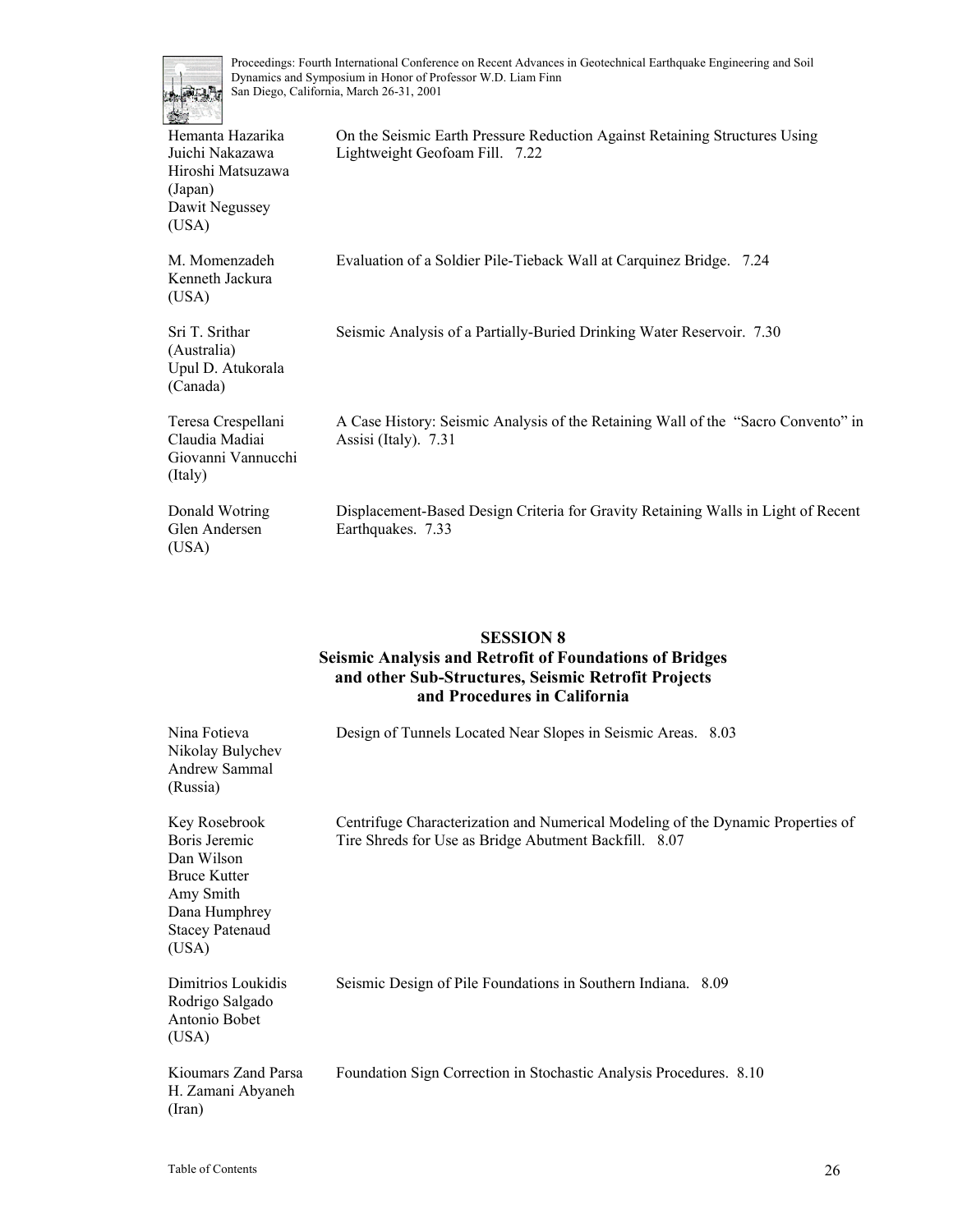

Eiji Wakita Masayoshi Sato Takashi Tazoh (Japan) Earthquake Resistance of New Type Viaduct Structure. 8.11 Dharma Wijewickreme Allen Mitchell Trevor Fitzell (Canada) Seismic Evaluation and Retrofit of a Major Natural Gas Transmission System. 8.12 Ronaldo Luna Genda Chen Yulman Munaf Huimin Mu Shamsher Prakash Paul Santi Tom Fennessey Dave Hoffman (USA) Earthquake Assessment of Critical Structures for Route US 60 Missouri. 8.13

#### **SESSION 9 Model and Full-Scale Test of Geotechnical Structures Including Centrifuge Tests.**

| Awad Al-Karni<br>(Saudi Arabia)<br>Muniram Budhu<br>(USA)                                                       | An Experimental Study of Seismic Bearing Capacity of Shallow Footings. 9.03                                   |
|-----------------------------------------------------------------------------------------------------------------|---------------------------------------------------------------------------------------------------------------|
| Stuart Haigh<br>S. P.G. Madabhushi<br>K. Soga<br>(United Kingdom)<br>Youichi Taji<br>Y. Shamoto<br>(Japan)      | Newmarkian Analysis of Liquefied Flow in Centrifuge Model Earthquakes. 9.06                                   |
| Hideo Sekiguchi<br>Hayoung Kim<br>Katsutoshi Kita<br>(Japan)                                                    | Shaking Table Tests on Seismic Deformation of Composite Breakwaters. 9.09                                     |
| Hernan Martinez-<br>Carvajal<br>(Colombia)<br>Victor M. Taboada-<br>Urtuzuastegui<br>Miguel P. Romo<br>(Mexico) | Analysis of Some Downhole Acceleration Records from "Central De Abasto Oficinas"<br>Site at Mexico City. 9.10 |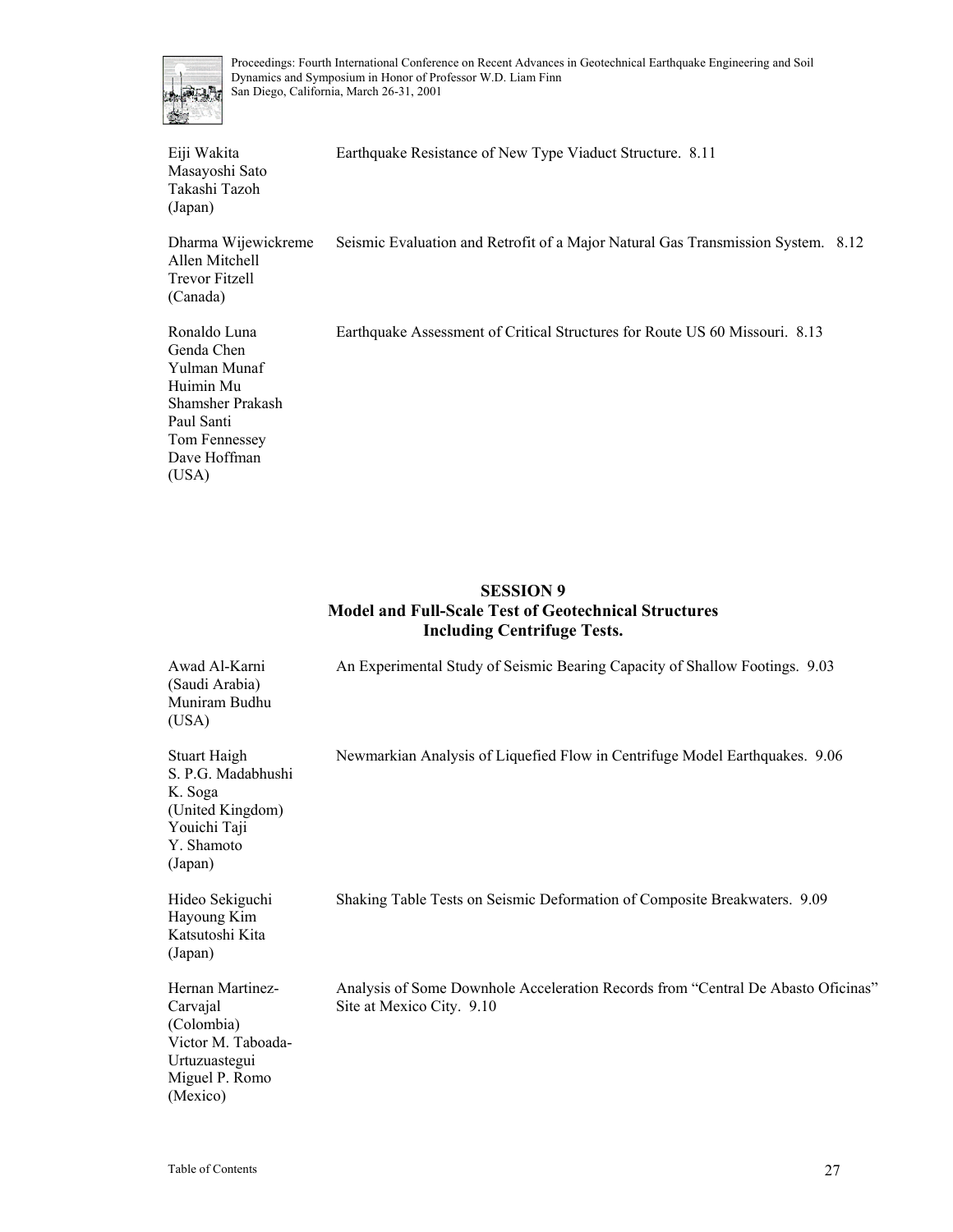

| Awad Ali Al-Karni<br>(Saudi Arabia)                                              | Shear Strength Reduction Due to Excess Pore Water Pressure. 9.12                                                                                           |
|----------------------------------------------------------------------------------|------------------------------------------------------------------------------------------------------------------------------------------------------------|
| W.Blair Gohl<br>J.A. Howie<br>C.E.Rea<br>(Canada)                                | Use of Controlled Detonation of Explosives for Liquefaction Testing. 9.13                                                                                  |
| Nason J. McCullough<br>Scott M. Schlechter<br>Stephen E. Dickenson<br>(USA)      | Centrifuge Modeling of Pile Supported Wharves for Seismic Hazards. 9.15                                                                                    |
| Gao Lin<br>(China)                                                               | Similarity Rule for Dynamic Model Tests of Geotechnical Structures. 9.16                                                                                   |
| Jae-Soon Choi<br>Inn-Joon Park<br>Soo-II Kim<br>(Korea)                          | Numerical Analysis of Saturated Sand Under Dynamic Loads. 9.17                                                                                             |
| Xiao Wei<br>Lichu Fan<br>Xiaoping Wu<br>(China)                                  | Shaking Table Tests of Seismic Pile-Soil-Pier Structure Interaction. 9.18                                                                                  |
| Jean-Louis Chazelas<br>Odile Abraham<br>Jean-Francois Semblat<br>(France)        | Identification of Different Seismic Waves Generated by Foundation Vibration in the<br>Centrifuge: Travel Time, Spectral and Numerical Investigations. 9.21 |
| Masanori Iiba<br>Shin-ichiro Tamori<br>Y. Kitagawa<br>(Japan)                    | Shaking Table Test on Effects of Combination of Soil and Building Properties on<br>Seismic Response of Building. 9.23                                      |
| Jong-Rim Lee<br>In-Kil Choi<br>Jeong-Moon Seo<br>(Korea)<br>Yo-Yoon Cho<br>(USA) | Refining Historical Earthquake Data Through Modeling and Scale Model Tests. 9.29                                                                           |
| Masaki Kitazume<br>Yoshiaki Kikuchi<br>Keigo Masuda<br>H. Hashizume<br>(Japan)   | Dynamic Centrifuge Tests on Sea Revetment with Multi-Anchors. 9.30                                                                                         |
| Berrak Teymur<br>S.P.G. Madabhushi<br>(United Kingdom)                           | CPT Assessment of Boundary Effects in Dynamic Centrifuge Modelling. 9.31                                                                                   |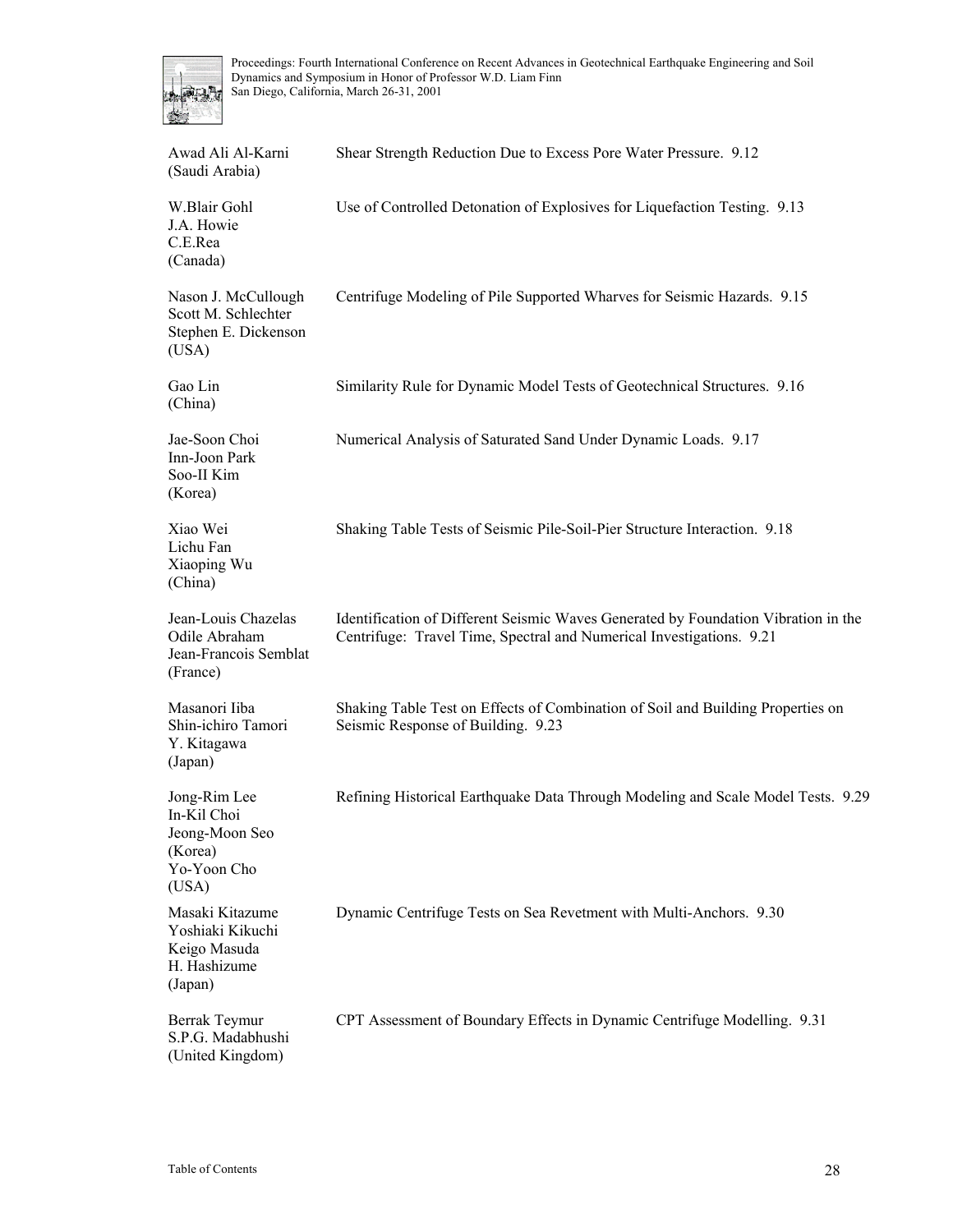

Acting on Pile Foundations Using Centrifuge Modeling. 9.33

the Elastic Domain. 9.35

Method With a Low Improvement Ratio. 9.36

Kerop Janoyan Jonathan P. Stewart John W. Wallace (USA)

Preliminary Results for Full Scale Drilled Shaft Tested Under Cyclic Lateral Loading 9.34

Evaluation of the Shear Modulus in Models for Shallow-Foundation Dynamics within

Centrifuge Model Test on the Stability of a Clayey Ground Improved by Deep Mixing

Reproduction of Lateral Ground Displacements and Lateral-Flow Earth Pressures

Jean-Louis Chazelas (France)

Noriyuki Horii Yasuo Toyosawa Satoshi Tamate Hideo Hashizume (Japan)

Hiroki Kurose Masayuki Sato Hitoshi Azuma Katsumi Ozeki Nozomu Yoshida

(Japan)

Effective Stress Analysis by Shear Strain Controllable Model and its Application to Centrifuge Shaking Model Test. 9.37

#### **SESSION 10**

#### **Case Histories of Geotechnical Earthquake Engineering, Failures and Geotechnical Analysis of Recent Earthquakes.**

| Shigeru Tani<br>(Japan)                                                           | Consideration of Earthquake Resistant of Large Fill Dams. 10.03                                           |
|-----------------------------------------------------------------------------------|-----------------------------------------------------------------------------------------------------------|
| A.C. Stamatopoulos<br>C.A. Stamatopoulos<br>S. G. Aneroussis<br>(Greece)          | Geotechnical Factors in Recent Earthquake-Induced Structural Failures in Greece.<br>10.04                 |
| Yung-Show Fang<br>Tsang-Jiang Chen<br>Yu-Chih Yang<br>Cheng-Chieh Tang<br>(China) | The Behavior of Retaining Walls Under 1999 Chi-Chi Earthquake. 10.06                                      |
| H.W.Yang<br>S.M. Lin<br>(China)<br>Daniel Chu<br>(USA)                            | The Observed Building Damage Associated with Fault Movement in 1999 Chi-Chi<br>(Taiwan) Earthquake. 10.13 |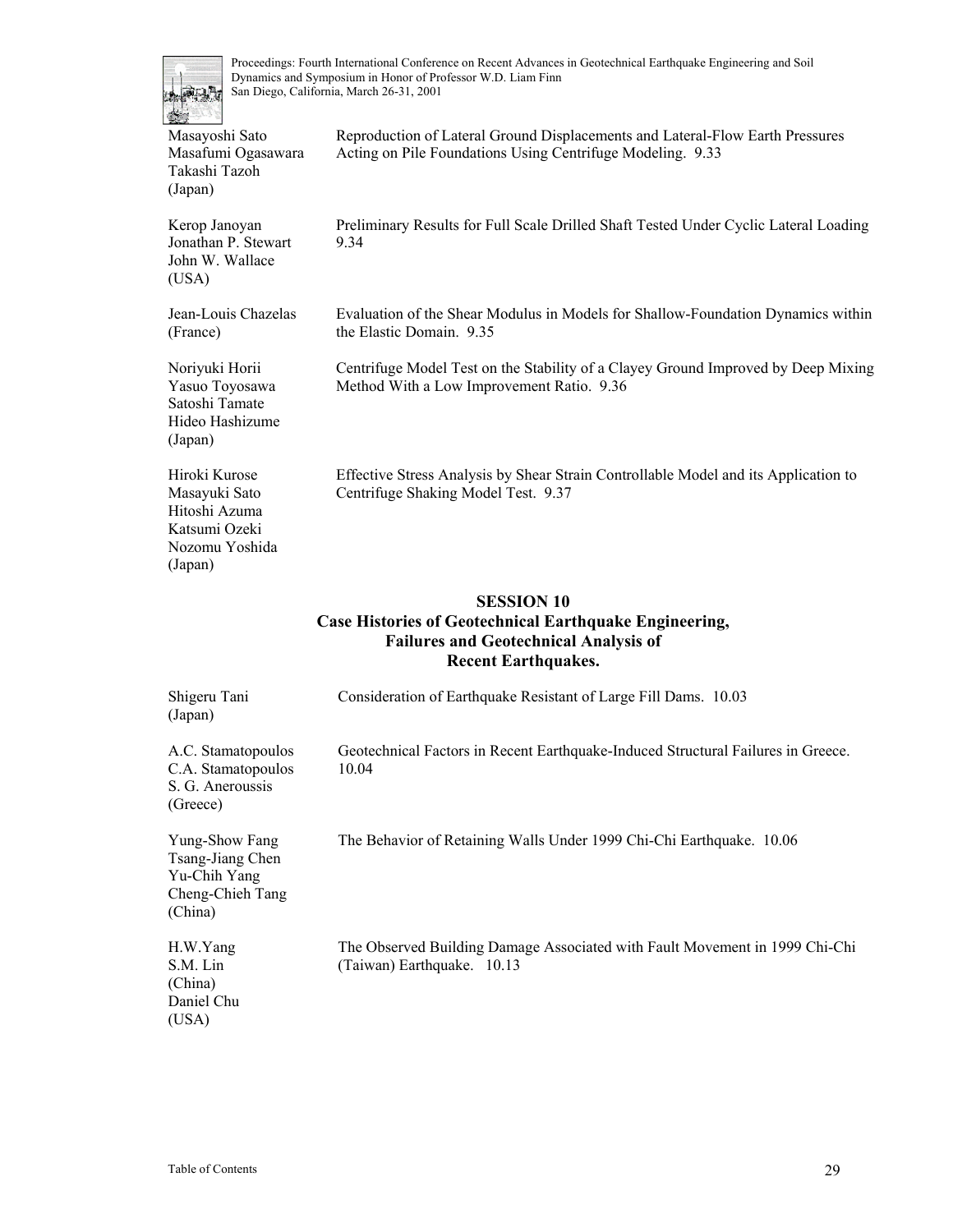

| <b>The State</b><br>ars a                                                                                                                                                   |                                                                                                                                                     |
|-----------------------------------------------------------------------------------------------------------------------------------------------------------------------------|-----------------------------------------------------------------------------------------------------------------------------------------------------|
| I. G. Kerimov<br>Anar Alizada<br>(Azerbaijan)                                                                                                                               | Studying of Some Medium Manifestations Aspects in Relation to Some Recent<br>Earthquakes. 10.14                                                     |
| Elizabeth A. Hausler<br>Nicholas Sitar<br>(USA)                                                                                                                             | Performance of Soil Improvement Techniques in Earthquakes. 10.15                                                                                    |
| Sanjeev Kumar<br>(USA)                                                                                                                                                      | Soil Column Response and Liquefaction Analyses. 10.16                                                                                               |
| Matthew G. Allen<br>John S. Nickell<br><b>Steve Sherer</b><br>(USA)                                                                                                         | Geotechnical Characterization of Success Dam for a Dam Safety Earthquake<br>Engineering Evaluation. 10.17                                           |
| Mark Klyachko<br>(Russia)                                                                                                                                                   | Geotechnical Lessons Learnt From Neftegorsk Earthquake. 10.21                                                                                       |
| Vlatko Sesov<br>Kosta Talaganov<br>(Macedonia)                                                                                                                              | Relevant Aspects of Aplying Soil Improvemnt Method for Liquefaction Mitigation-<br>Case Study. 10.25                                                |
| Masanobu Miyazaki<br>Sadayuki Ishizaki<br>Kohji Tokimatsu<br>(Japan)                                                                                                        | Effective Stress Analysis of Pile Foundations Showing Various Damage Patterns in<br>Liquefied Deposits During 1995 Hyogoken-Nambu Earthquake. 10.26 |
| Tamotsu Matsui<br>Muneki Mitamura<br>Toshihiko Sakagami<br>Fumio Shimizu<br>Teruyuki Hamada<br>Yasuo Tanaka<br>Seiji Suwa<br>Hiroshi Tsurukawa<br>Akira Takeishi<br>(Japan) | Relevance of Some Damage Factors to Structures Damage in the 1995 Kobe<br>Earthquake. 10.27                                                         |
| Lucio Olivares<br>Francesco Silvestri<br>(Italy)                                                                                                                            | A Laboratory and Numerical Investigation on a Post-Seismic Induced Settlement in<br>Southern Italy. 10.30                                           |
| P.K. Koliopoulos<br>B.N. Margaris<br>(Greece)                                                                                                                               | The 1999 Athens (Greece) Earthquake: Energy and Duration – Related Response<br>Spectral Characteristics of Different Site Conditions. 10.31         |
| Rudolfo B. Sancio<br>Juan M. Mayoral<br>Robb Moss<br>Juan M. Pestana<br>R.B. Seed<br>Jonathan D. Bray<br>(USA)                                                              | Attenuation of Peak Ground Acceleration with Distance of the June 15, 1999,<br>Tehuacan, Mexico, Earthquake. 10.32                                  |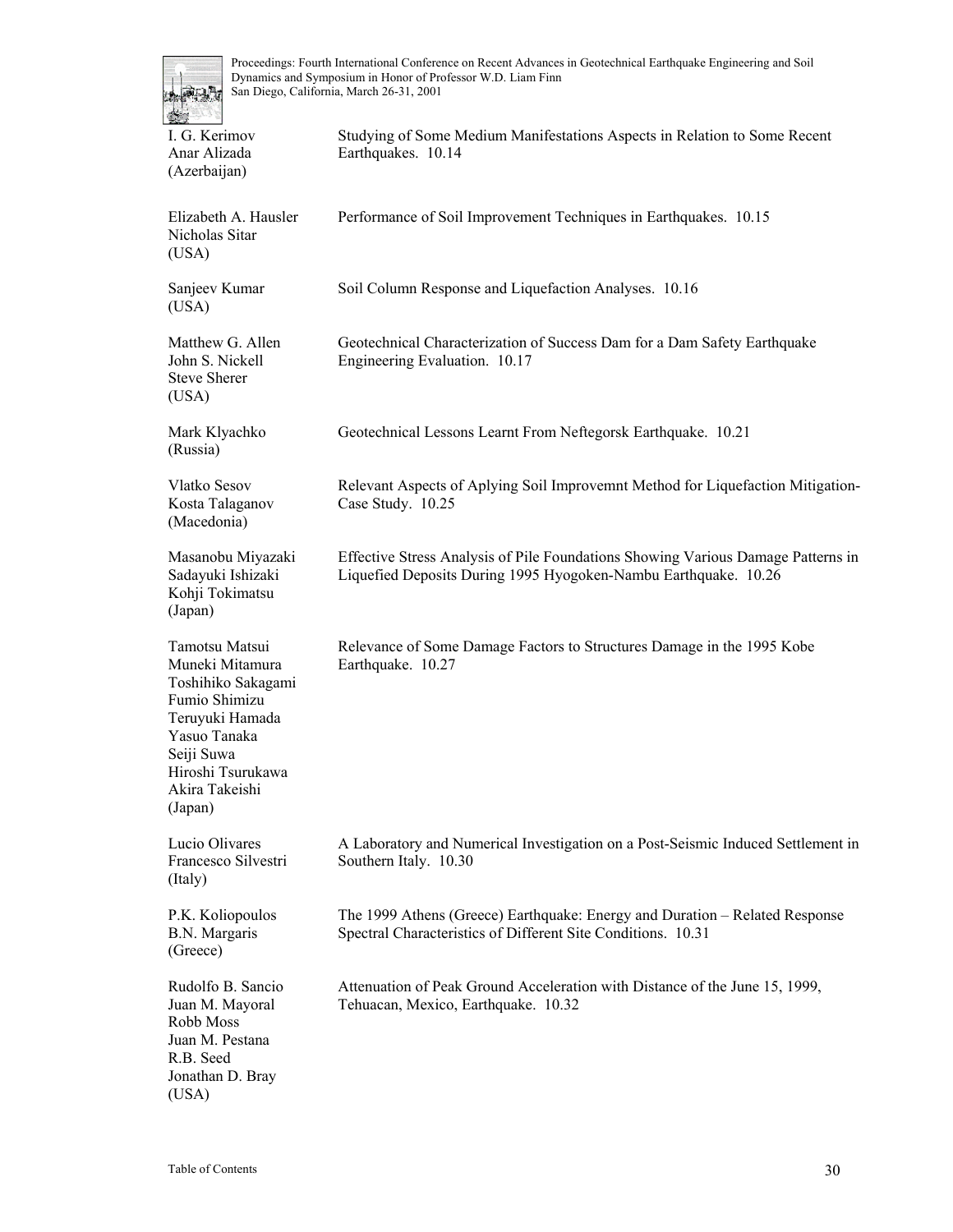

| Nozomu Yoshida<br>Koji Tokimatsu<br>Takeji Kokusho<br>Susumu Yasuda<br>Takashi Okimura<br>(Japan) | Geotechnical Aspect of Damage In Adapazari City During the 1999 Kocaeli, Tuekey,<br>Earthquake. 10.34                                                                    |
|---------------------------------------------------------------------------------------------------|--------------------------------------------------------------------------------------------------------------------------------------------------------------------------|
| Hiroyoshi Kiku<br>Kenji Ishihara<br>Mamoru Kanatani<br>Mamoru Mimura<br>Iwao Morimoto<br>(Japan)  | Change of Waterline and Water Depth at Izmit Bay Due to 1999 Kocaeli Earthquake<br>in Turkey. 10.35                                                                      |
| Jorge F. Meneses-Loja<br>(USA)                                                                    | Influence of Post-Strong Seismic Shaking on the Residual Strength of Saturated Sand.<br>10.37                                                                            |
| Berrak Teymur<br>S.P.G.Madabhushi<br>David E. Newland<br>(UK)                                     | Application of Wavelet Theory in the Analysis of Earthquake Motions Recorded<br>During the Kocaeli Earthquake, Turkey 1999. 10.41                                        |
| G.A. Athanasopoulos<br>P.C. Pelekis<br>V.C. Xenaki<br>(Greece)                                    | Topography Effects in the Athens 1999 Earthquake: The Case of Hotel "Dekelia."<br>10.42                                                                                  |
| M. Miyajima<br>T. Hashimoto<br>(Japan)                                                            | Damage to Water Supply System and Surface Rupture Due to Fault Movement during<br>the 1999 Ji-Ji Earthquake in Taiwan. 10.45                                             |
| A. Zulfikar<br>H. Takemiya<br>(Japan)                                                             | Near Source Strong Ground Motion Simulation for Kocaeli Earthquake (1999). 10.46                                                                                         |
| R. Duzceer<br>A. Gokalp<br>E. Savaskan<br>S. Yildirim<br>(Turkey)                                 | The Performance of the Deep Foundation System of a New Automobile Plant Under<br>Construction in Golcuk, Turkey, during the August 17, 1999 Kocaeli Earthquake.<br>10.47 |
| Predeep Kumar<br>Ramancharla<br>Kimiro Meguro<br>(Japan)                                          | Non-Linear Modeling of Dip-Slip Faults Using Applied Element Method. 10.48                                                                                               |
| P.S. Lin<br>C.W. Chang<br>C.C. Hseih<br>S.Y. Lai<br>S.Y. Lin<br>(China)                           | Liquefaction Assessment and Lateral Spreading in Nantou, Taiwan. 10.49                                                                                                   |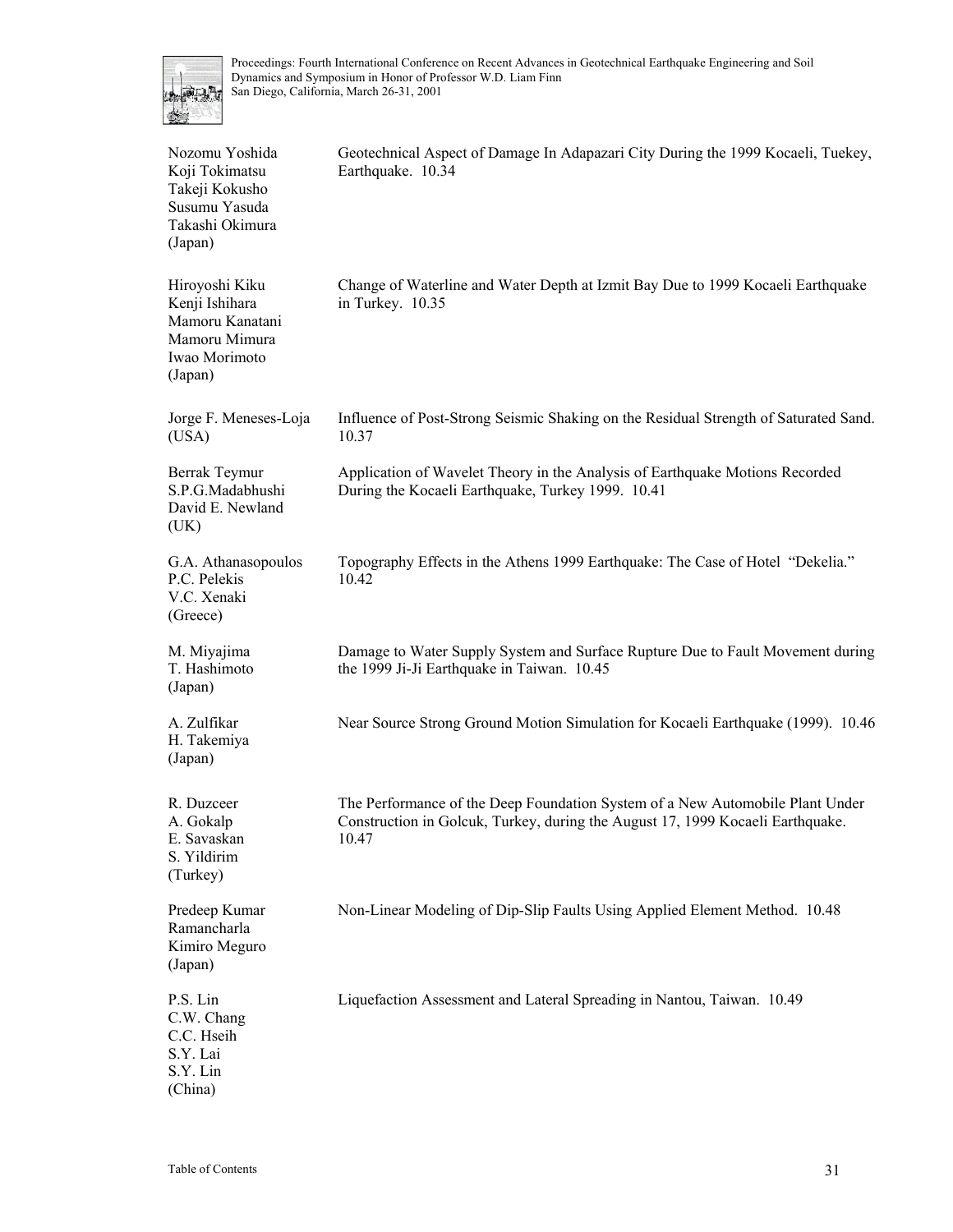

A.X. Tavares (Brazil)

Liquefaction Studies on Guaratuba Bay Erosion. 10.52

Der-Her Lee Chih-Sheng Ku (China) C. Hsein Juang (USA) Soil Liquefaction and Ground Settlement in Chi-Chi, Taiwan, Earthquake. 10.53 Ion Vlad Mirela-Nausica Vlad (Romania) Theoretical and Experimental Engineering Analysis for Seismically Damaged Masonry Buildings. 10.55 H.W. Yang John Beeson (China) The Setback Distance Concept and 1999 Chi-Chi (Taiwan) Earthquake. 10.56 Chester A. Carville (USA) Damage from Collapsed Backfill Rock and Soils Behind Retaining Walls Caused by Earthquake Shaking. 10.57 Abdulaziz A.S. Fayez Nassir S. Al-Arifi (Saudi Arabia) Focal Mechanism Analyses of the 1993, 1995 Northern Red Sea Sequences Activity. 10.58 P.V. Kallou G. Gazetas P.N. Psarropoulos (Greece) A Case History on Soil and Topographic Effects in the  $7<sup>th</sup>$  September 1999 Athens Earthquake. 10.59 P.N. Psarropoulos G. Gazetas (Greece) G. Mylonakis (USA) T. Tazoh (Japan) Soil and Valley Effects in Bridge Foundation Motion. 10.60

#### **SESSION 11**

#### **Seismic Zonation: Earthquake Risk Assessment with Earthquake Risk Management, Microzonation Projects In California, Use of Building Codes to Reduce Earthquake Hazards in California**

Frank Bickner Giovanni A. Vadurro Gary L. Manhart David N. Lindberg Christopher J. Watt Ronald Chaney (USA) Use of Microzonation to Site Facility on Low Angle Thrust and Associated Fault Bend Folding. 11.01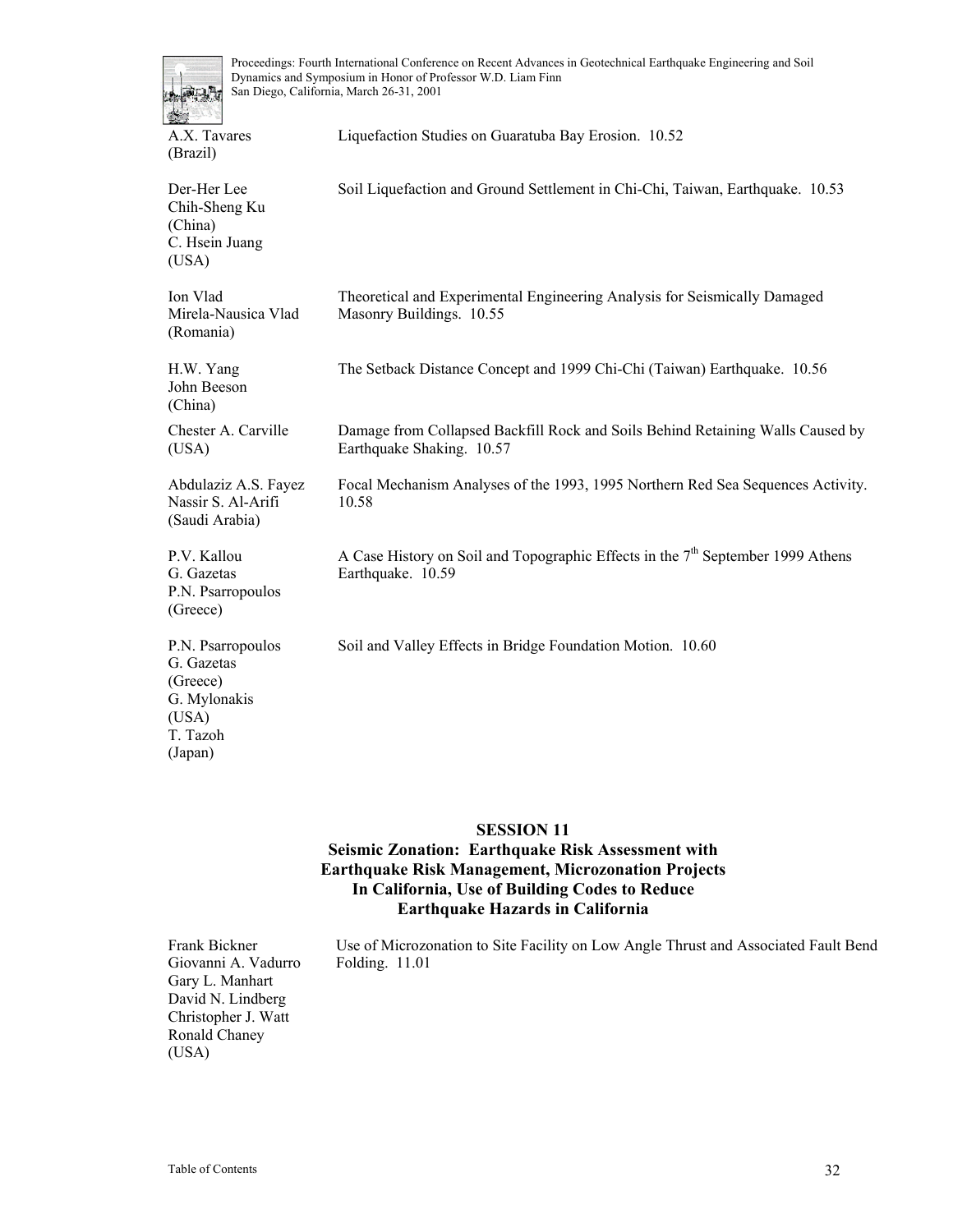

| 1989<br><u>in</u> es ll<br>Akira Yuasa<br>Tsuneo Ohsumi<br>Kenichi Yamamoto<br>Tetsutaro Kawakami<br>(Japan) | Study on Seismic Retrofit Planning Method for Seweage Treatment Plants on the<br>Basis of Seismic Risk Management. 11.02   |
|--------------------------------------------------------------------------------------------------------------|----------------------------------------------------------------------------------------------------------------------------|
| Yoshihisa Shimizu<br>Kenichi Koganemaru<br>Wataru Nakayama<br>Fumio Yamazaki<br>(Japan)                      | Development of Supreme Super High-Density RealTime Disaster<br>Mitigation System for Gas Supply System. 11.07              |
| Gloria Estrada<br>Manuel Villarraga<br>(Colombia)                                                            | Methodology and Final Results of the Medellin Seismic Instrumentation and<br>Microzonation Project. 11.08                  |
| Cynthia N. Cardona<br>Rachel Davidson<br>Carlos A. Villacis<br>(USA)                                         | A Project to Study Urban Earthquake Risk Worldwide. 11.09                                                                  |
| Carlos A. Villacis<br>Cynthia N. Cardona<br>(USA)                                                            | Radius-Managing Urban Earthquake Risk in Developing Countries. 11.10                                                       |
| Moshen Ghafory-<br>Ashtiany<br>Mohammad Kazem<br>Jafari<br>(Iran)                                            | Tehran Geotechnical Microzonation Project. 11.12                                                                           |
| Y.E-A.Mohamedzein<br>J.A.Abdalla<br>A. B. Abdelwahab<br>A.M. Elsharief<br>E. O.Ahmed<br>(Sudan)              | Seismic Microzonation of Central Khartoum, Sudan. 11.14                                                                    |
| Predrag Kvasnicka<br>Leo Matesic<br>(Croatia)                                                                | Geotechnical Data Base for the City of Zagreb and its Application in Site Response<br>Analyses. 11.15                      |
| Patrick A. Monahan<br>Victor M. Levson<br>(Canada)                                                           | Development of a Shear Wave Velocity Model of the Near-Surface Deposits of<br>Southwestern British Columbia, Canada. 11.16 |
| I Wayan Sengara<br>Yulman Munaf<br>Aswandi<br>I Gede Mahardika<br>Susila<br>(Indonesia)                      | Seismic Risk and Site Response Analysis for City of Bandung-Indonesia. 11.17                                               |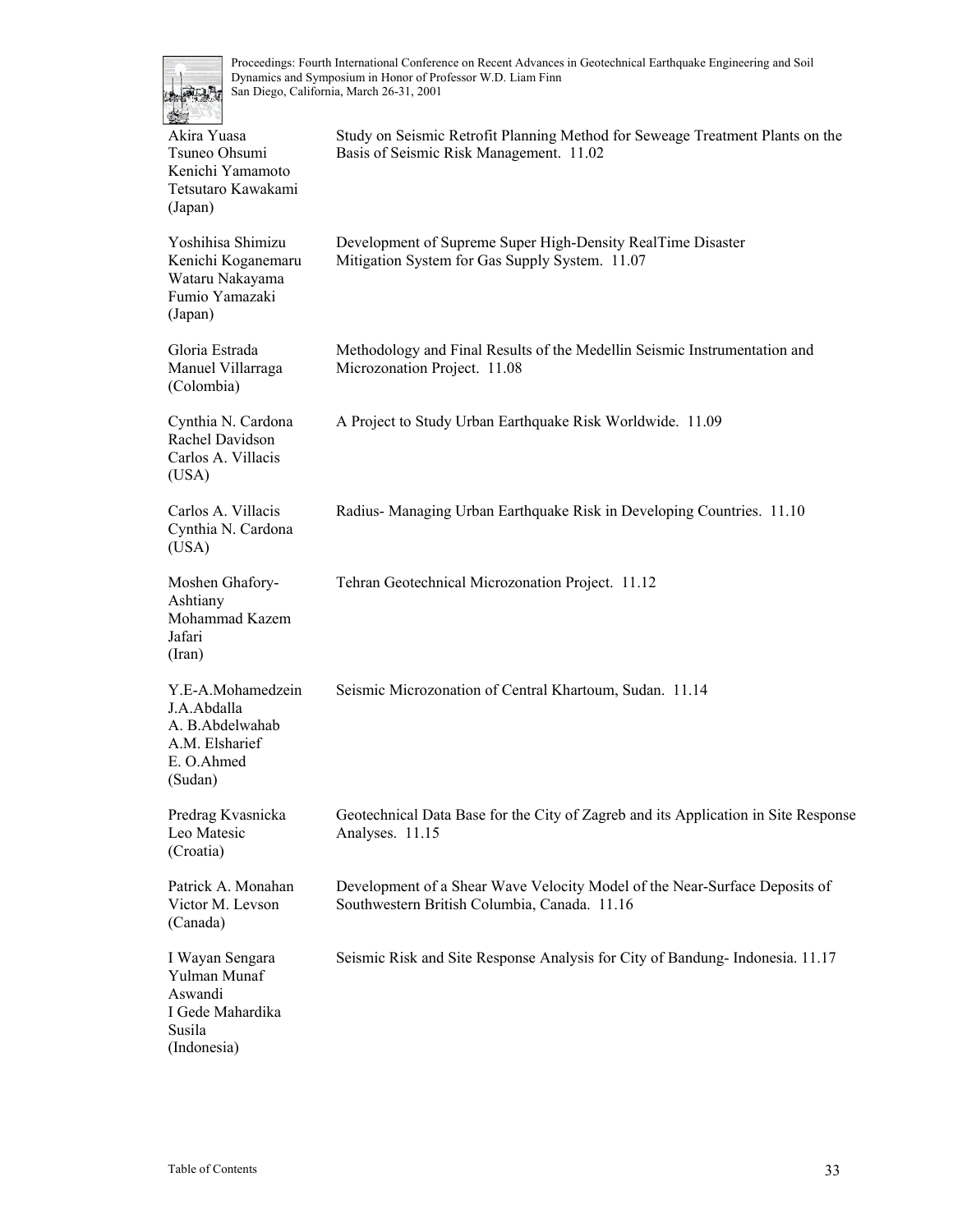

# **General Reports**

| V.S. Pillai<br>(Canada)<br>B. Muhunthan<br>(USA)                                                                                                            | Dynamic Properties for Soils Engineering Soil Parameters and Constitutive<br>Relations: New Field and Laboratory Results. GR-1                                            |
|-------------------------------------------------------------------------------------------------------------------------------------------------------------|---------------------------------------------------------------------------------------------------------------------------------------------------------------------------|
| M. Hesham El Naggar<br>(Canada)<br>D. K. Baidya<br>(India)<br>Dong-Soo Kim<br>(Korea)<br>George M. S. Manyando<br>(USA)<br>Nii K. Allotey<br>(Canada)       | Wave Propagation, Engineering Vibrations and Solutions, Vibrations of Machine<br>Foundations, Blast, Traffic and Construction Vibrations, Vibration Absorption.<br>$GR-2$ |
| Ronald C. Chaney<br>Dennis Hiltunen<br>Jonathan Stewart<br>(USA)<br>Madan Karkee<br>(Japan)<br>Vladimir Sokolov<br>(Germany)                                | Engineering Seismology and Local Site Effects. GR-3                                                                                                                       |
| Vlad Perlea<br>J. Ludwig Figueroa<br>J. Scott Ellington<br>Anil Misra<br>(USA)<br>S. M. Mir Mohammad<br>Hosseini<br>(Iran)<br>Susumu Yasuda<br>(Japan)      | Soil Amplification; Liquefaction and Ground Failures; Seismic Studies of Loma<br>Prieta, Northridge, Kobe, and Other Recent Earthquakes; Spatial Liquefaction.<br>$GR-4$  |
| Donald G. Anderson<br>Allen M. Yourman<br>(USA)<br>Hormoz Modaressi<br>(France)<br>Azm S. Al-Homoud<br>(United Arab Emirates)<br>Robert C. Lo<br>(Colombia) | Stability and Displacement Performance of Slopes, Landfills, and Earth Dams<br>Under Earthquakes. GR-5                                                                    |
| Mishac Yegian<br>C. Y. Chang<br>Chris L. Mullen<br>George Mylonakis<br>(USA)                                                                                | Soil-Structure Interaction Under Dynamic Loading for Both Shallow and Deep<br>Foundations. GR-6                                                                           |